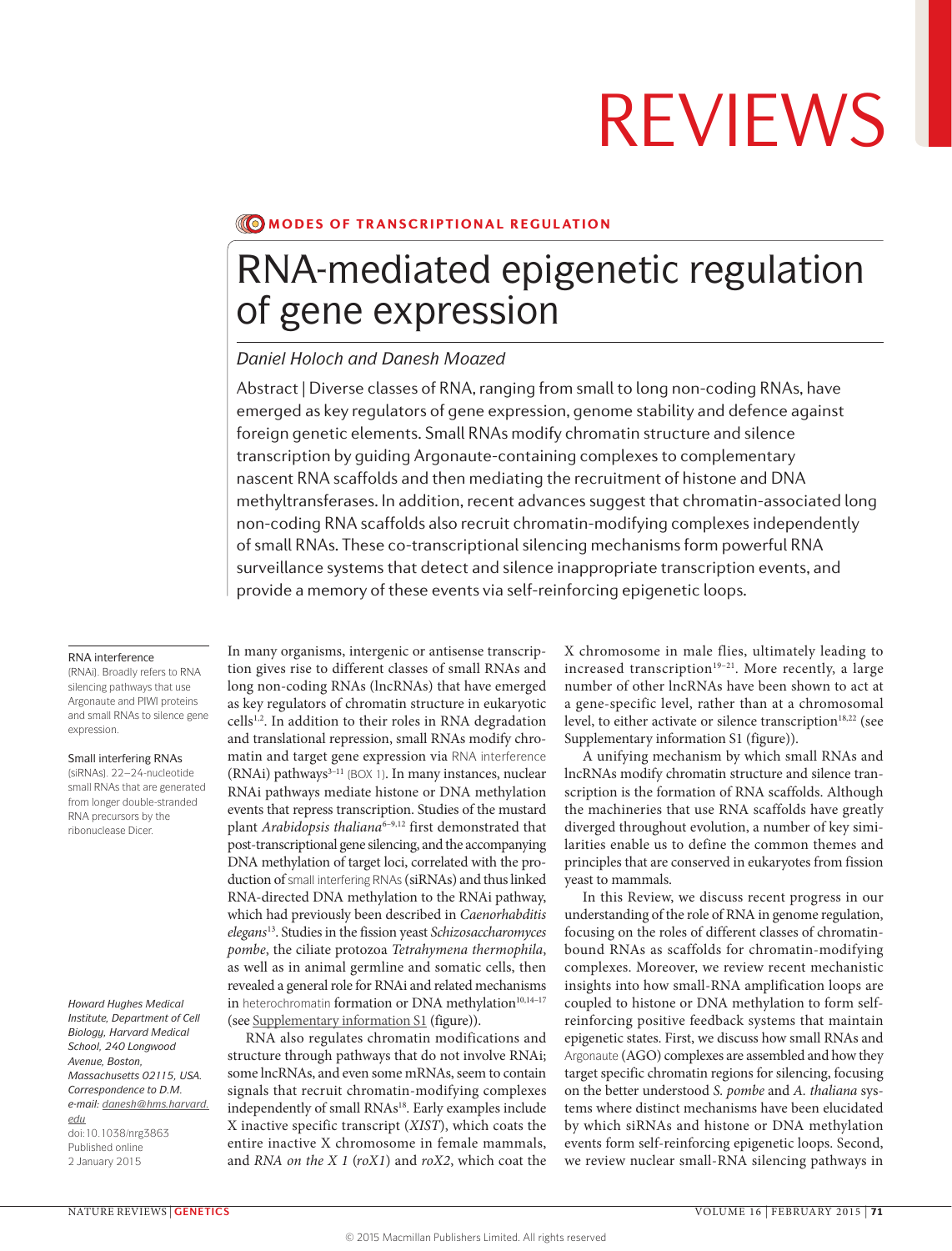#### Heterochromatin

Regions of chromatin that retain the condensed appearance of mitotic chromosomes throughout the cell cycle. Heterochromatic regions are associated with repressive histone modifications and structural proteins, and are transcriptionally silent.

#### **Argonaute**

(AGO). A family of proteins that bind to small RNAs and that are conserved in all domains of life. They mediate target recognition via base-pairing interactions between their bound small RNA and complementary coding or non-coding RNAs.

other model systems, including *C. elegans*, *Drosophila melanogaster* and mammals, highlighting conservation and divergence in the roles of these pathways in gene and genome regulation. Finally, we discuss the mechanisms by which lncRNAs and mRNAs interact with RNA processing and chromatin-modifying machineries independently of RNAi pathways.

#### RNAi-mediated heterochromatin assembly

RNAi-mediated transcriptional gene silencing is best understood in *S. pombe*, in which many basic principles of the pathway were first deciphered. *S. pombe* contains a single gene each for Ago (*ago1+*), Dicer (*dcr1+*) and RNA-dependent RNA polymerase (RdRP; *rdp1+*) (BOX 2). Deletion of any of these genes was shown to result in loss of heterochromatic gene silencing at pericentromeric DNA repeat regions and a reduction in the levels of histone H3 lysine 9 (H3K9) methylation, a conserved marker of heterochromatin in organisms ranging from yeast to plants and mammals<sup>10</sup>. Additionally, early sequencing experiments detected small RNAs that mapped to the pericentromeric repeat regions, and Rdp1 was found to associate with centromeric DNA<sup>10,11</sup>. Based on these

#### Box 1 | Small-RNA silencing pathways

RNA interference (RNAi) is used broadly to refer to various RNA silencing pathways that use small RNAs, together with a member of the conserved Argonaute (AGO) and PIWI family of proteins, to target genes for inactivation at the post-transcriptional or transcriptional levels<sup>1,140</sup>. Classical RNAi is triggered by long double-stranded RNA (dsRNA) precursors, which are processed to 22–23-nucleotide duplex small interfering RNAs (siRNAs) with 2-nucleotide 3ʹ overhangs by the RNase III ribonuclease Dicer<sup>141-145</sup>. siRNA duplexes contain 5' monophosphate and 3' OH groups, and are loaded onto AGO family proteins, which associate with the siRNA 5ʹ monophosphatecontaining nucleotide via their middle (MID) domain, and with the siRNA 3ʹ nucleotide via their PIWI–AGO–ZWILLE (PAZ) domain<sup>146–148</sup>. The arrangement and specificity of the MID and PAZ domains in AGO proteins allow them to associate with small RNAs of specific sizes with distinct termini. siRNAs guide AGO proteins and their associated complexes to complementary RNAs, which are then targeted for degradation, translational repression or transcriptional silencing<sup>3-5</sup>. In addition to the MID and PAZ domains, AGO proteins contain an RNase H-like domain that can cleave or slice target RNAs, promoting their degradation<sup>149</sup>. In some organisms, this slicer activity is also critical for the release of one of the two AGO-bound siRNA strands and the conversion of duplex siRNA to mature single-stranded siRNA150–153. In *Schizosaccharomyces pombe*, plants, *Tetrahymena thermophila* and *Caenorhabditis elegans*, siRNA-programmed AGO recruits an RNA-dependent RNA polymerase (RdRP), which uses the targeted RNA as a template to synthesize a dsRNA substrate for Dicer, thereby amplifying siRNAs and the RNAi response<sup>27,154-156</sup>.

The genomes of *Drosophila melanogaster* and mammals do not seem to encode RdRPs. However, these organisms harbour another class of small RNAs, PIWI-interacting RNAs (piRNAs), which mediate RNA degradation in the cytoplasm and DNA or histone methylation in the nucleus<sup>157-160</sup>. Metazoan piRNAs originate from single-stranded RNA precursors, and their amplification in the *D. melanogaster* and mammalian germ lines involves the 'ping-pong' cycle whereby piRNA-guided cleavage of complementary RNAs by one PIWI paralogue generates the 5ʹ ends of new piRNAs that are loaded onto another paralogue, and vice versa, in a process that degrades transposon mRNAs<sup>84,161,162</sup>. It is proposed that piRNA pools are initially derived from random sampling of the transcriptome and then selectively enriched by ping-pong amplification for sequences corresponding to transposons that are actively transcribed and that are able to contribute substrates to the cycle<sup>85</sup>. This idea is reminiscent of primal RNAs (priRNAs) in *S. pombe*. priRNAs also result from cellular RNA sampling by Ago1, but they only direct small-RNA amplification at loci where antisense RNA targets are available<sup>163</sup>. This leads to repeat-specific RNAi-dependent siRNA accumulation<sup>163</sup>.

results, it was suggested that RNAi has an important role in the initiation of heterochromatin formation and its subsequent maintenance at pericentromeric DNA repeats via the Rdp1-mediated recruitment of H3K9 methylation. However, later studies indicated that a small-RNA-programmed Ago1 complex mediates the targeting of specific chromosome regions and recruitment of H3K9 methylation<sup>23</sup> (see below).

*The RITS complex and the emergence of the 'nascent transcript' model.* A physical connection between the RNAi pathway and heterochromatin was established by the purification of Chp1, a chromodomain protein that is required for silencing the same heterochromatic regions targeted by RNAi23,24. Chp1 was found to be a component of an RNA-induced transcriptional silencing (RITS) complex that also contains Ago1 and heterochromatic small RNAs (BOX 2). The third RITS complex subunit, Tas3, is also required for silencing and contains a conserved Agobinding GW domain<sup>23,25,26</sup>. The RITS complex associates with the RNA-dependent RNA polymerase complex (RDRC), which includes Rdp1, the helicase Hrr1 and the non-canonical poly(A) polymerase Cid12 (REF. 27). Both complexes associate not only with heterochromatin and one another, but also with non-coding pericentromeric RNAs<sup>27</sup>. The functional importance of this RNA association is made clear by the observation that ectopic tethering of the RITS complex to a euchromatic mRNA triggers H3K9 methylation at its site of transcription<sup>28</sup>. Together, these results led to the development of the 'nascent transcript' model for RNAi-dependent heterochromatin assembly<sup>27,28</sup> (FIG. 1). Chromatin-associated RNAs are thought to act as scaffolds for the cooperative assembly of complex machineries that couple small-RNAmediated recognition to chromatin modifications. This co-transcriptional gene silencing mechanism contains two primary components<sup>28-31</sup>. First, the nascent transcript is degraded by both RNAi-dependent and RNAiindependent mechanisms, with RNAi-independent mechanisms involving TRAMP and exosome complexes<sup>29</sup>. Second, RNAi-dependent H3K9 methylation leads to heterochromatin formation and transcriptional gene silencing<sup>30,31</sup>. This small-RNA-based targeting strategy for heterochromatin assembly is in contrast with that used by the distant fungal relative *Saccharomyces cerevisiae*, in which specificity is instead determined by site-specific DNA-binding proteins (reviewed in REF. 32).

In addition to the RDRC and the RITS complex, the nascent transcript heterochromatin assembly platform also includes the Clr4–Rik1–Cul4 (CLRC) complex, the Clr4 subunit of which is the sole H3K9 methyltransferase in *S. pombe*33–37. The CLRC complex subunit Rik1 associates with both the RDRC and the RITS complex, and the peripheral CLRC member Stc1 also provides a link to the RNAi machinery via its interaction with Ago1, although it seems to be dispensable for the interaction of the CLRC complex with the RITS complex subunit Tas3 (REFS 38−40). These physical connections suggest the existence of a feedback loop in which the activities of the RITS complex, the RDRC and the CLRC complex reinforce each other (FIG. 1) (see below).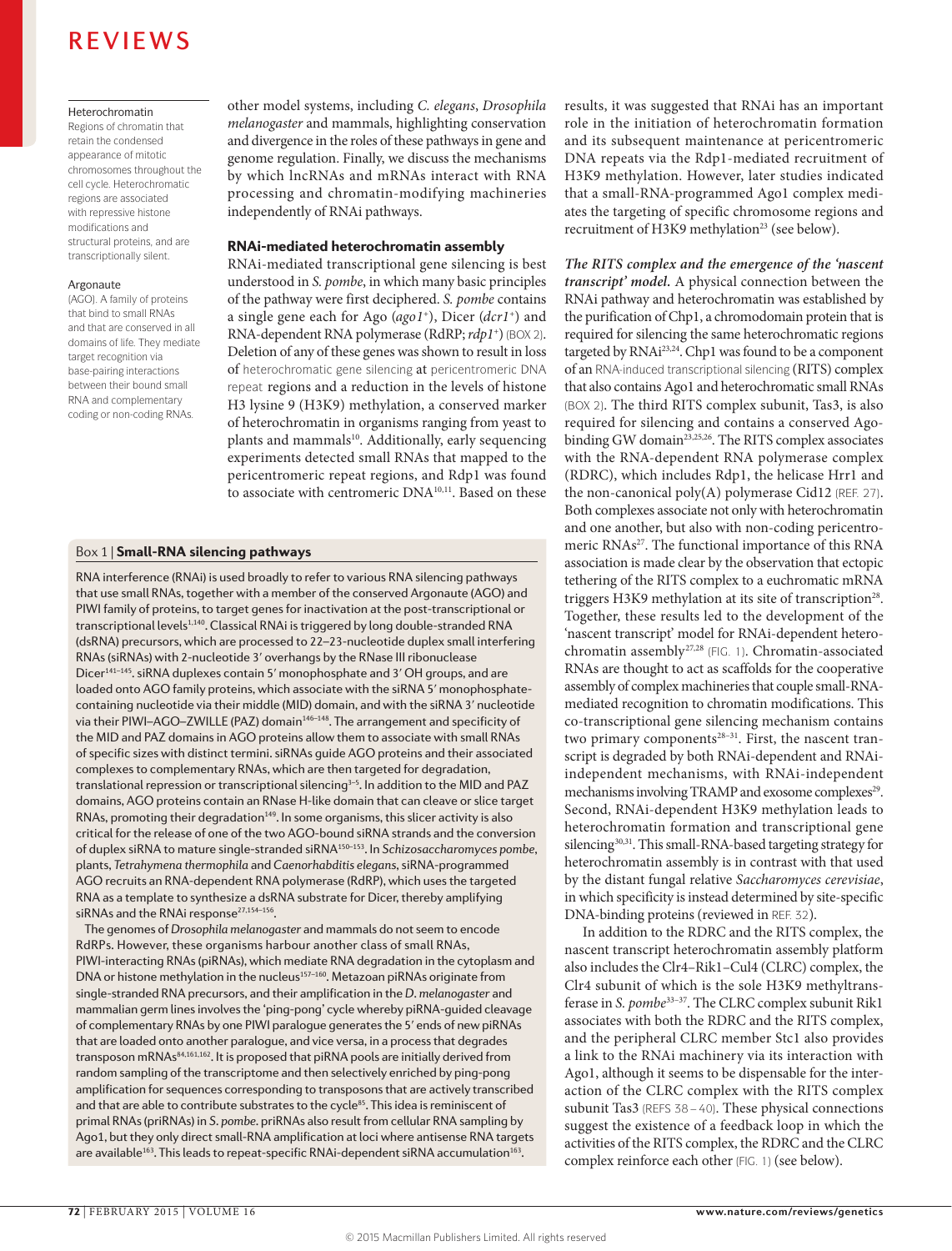#### Box 2 | Heterochromatic small RNAs

The discovery of small RNAs derived from the pericentromeric repeats of the fission yeast *Schizosaccharomyces pombe* marked the first example of heterochromatic small RNAs in any organism $11$ , and studies of *S. pombe* have remained useful for uncovering the modes of biogenesis of this small-RNA class. Non-coding transcripts generated from pericentromeric DNA repeats (*cen*) act as the precursors for heterochromatic small interfering RNAs (siRNAs) in *S. pombe*. Initially, it was hypothesized that heterochromatic small RNAs arise from Dicer 1 (Dcr1) cleavage of double-stranded RNA (dsRNA) formed by the base-pairing of complementary pericentromeric transcripts. According to this hypothesis, the RNA-dependent RNA polymerase Rdp1 amplifies the siRNA pool by generating additional Dcr1 substrates<sup>10</sup>. In this scenario, heterochromatic small RNA levels are expected to be higher in cells lacking Rdp1, in which pericentromeric transcripts from opposite strands can still hybridize and undergo Dcr1 processing, than in cells lacking Dcr1. Initially, no differences in small RNA levels in *rdp1−* and *dcr1−* cells were detected on northern blots or in early small-RNA sequencing experiments<sup>27,163</sup>. However, recent advances in increasing the depth of sequencing have enabled the detection of a small population of Dcr1-dependent, Rdp1-independent heterochromatic small RNAs known as primary siRNAs, which are thought to arise from the base-pairing and Dcr1 processing of bidirectionally synthesized transcripts<sup>164</sup>.

#### Heterochromatic gene silencing

Silencing of gene expression within heterochromatin. It was originally thought to exclusively involve transcriptional gene silencing mechanisms, but recent findings indicate that co-transcriptional degradation of nascent RNA, or co-transcriptional gene silencing, also play important parts in silencing.

#### Pericentromeric DNA repeat

A repeated DNA sequence that surrounds the centromeres of most eukaryotic chromosomes. These repeats are assembled into heterochromatin, which has been demonstrated to have roles in cohesin recruitment in fission yeast and mammals, and *de novo* centromere assembly in fission yeast.

#### RNA-induced transcriptional silencing

(RITS). A protein complex first identified in *Schizosaccharomyces pombe*. In addition to Argonaute 1, the RITS complex contains a GW domain protein, Tas3, and a chromodomain protein, Chp1, which tether the complex to the chromosome via interactions with nascent long non-coding RNAs and nucleosomes with methylated histone H3 lysine 9.

Dcr1 can limit the biogenesis of primary siRNAs, as overexpression of Dcr1 not only increases primary siRNA levels but also induces siRNA production from convergently transcribed loci genome-wide<sup>164</sup>. Thus, limited Dcr1 availability is likely to represent an adaptation that restricts heterochromatic small-RNA biogenesis to a subset of loci with high levels of bidirectional transcription. The low



abundance of Dcr1 and primary siRNAs is compensated for by the Rdp1-mediated generation of secondary heterochromatic siRNAs and also by the cooperation of the two enzymes — Dcr1 associates with Rdp1 and stimulates its dsRNA synthesis activity<sup>50</sup>. Consistent with an adaptive relationship between low Dcr1 abundance and Rdp1 activity, overexpression of Dcr1 suppresses, to a large extent, the requirement for Rdp1 and for Dsh1, a factor required for Dcr1– Rdp1 association, in pericentromeric silencing and histone H3 lysine 9 (H3K9) methylation<sup>164,165</sup>. These observations also rule out a critical role for Rdp1 in the direct recruitment of H3K9 methylation activity to chromatin as previously proposed<sup>10</sup>. Finally, a class of Dcr1-independent heterochromatic small RNAs known as primal RNAs (priRNAs), which are capable of directing H3K9 methylation in an Ago1-dependent manner, has been discovered (see the figure)<sup>163</sup>. This finding, together with the detection of primary siRNAs<sup>164</sup>, suggests that self-reinforcing feedback loops involving small RNAs and chromatin modification (BOX 3) may be nucleated by their small RNA components. In support of this idea, priRNAs and siRNAs, which are both trimmed to their mature length by the 3ʹ exonuclease Triman, are required for the maintenance of RNAi-dependent facultative heterochromatin islands and *de novo* establishment of constitutive pericentromeric heterochromatin (see the figure)<sup>166</sup>.

Pol II, RNA polymerase II.

The central role of nascent RNAs in the recruitment of RNAi and histone-modifying activities has prompted investigations of the interactions between RNA-mediated silencing and other nuclear processes in *S. pombe*. The CLRC complex components Raf2 (also known as Cmc2) and Rik1 were recently found to associate with Cdc20 (the catalytic subunit of the leadingstrand DNA polymerase-ε) and Mms19 (a conserved regulator of the general transcription factor TFIIH<sup>41</sup>), suggesting the coordination of DNA replication with RNAi-dependent release of RNA polymerase II (Pol II) in the inheritance of heterochromatin<sup>42</sup>. However, this Raf2–Rik1 complex seems to be distinct from the CLRC complex, and direct evidence of cooperation between the RNAi and DNA replication machineries is lacking. It has also been proposed that the splicing machinery contributes to heterochromatic silencing by directly interacting with the RDRC and the nascent transcript platform to promote siRNA biogenesis<sup>43,44</sup>. However, earlier biochemical purifications demonstrated that the RDRC subunit Cid12 forms RDRC-independent complexes with splicing factors<sup>27</sup>. Moreover, the RNAi defect found in several splicing mutants can be partially rescued by the introduction of cDNAs that encode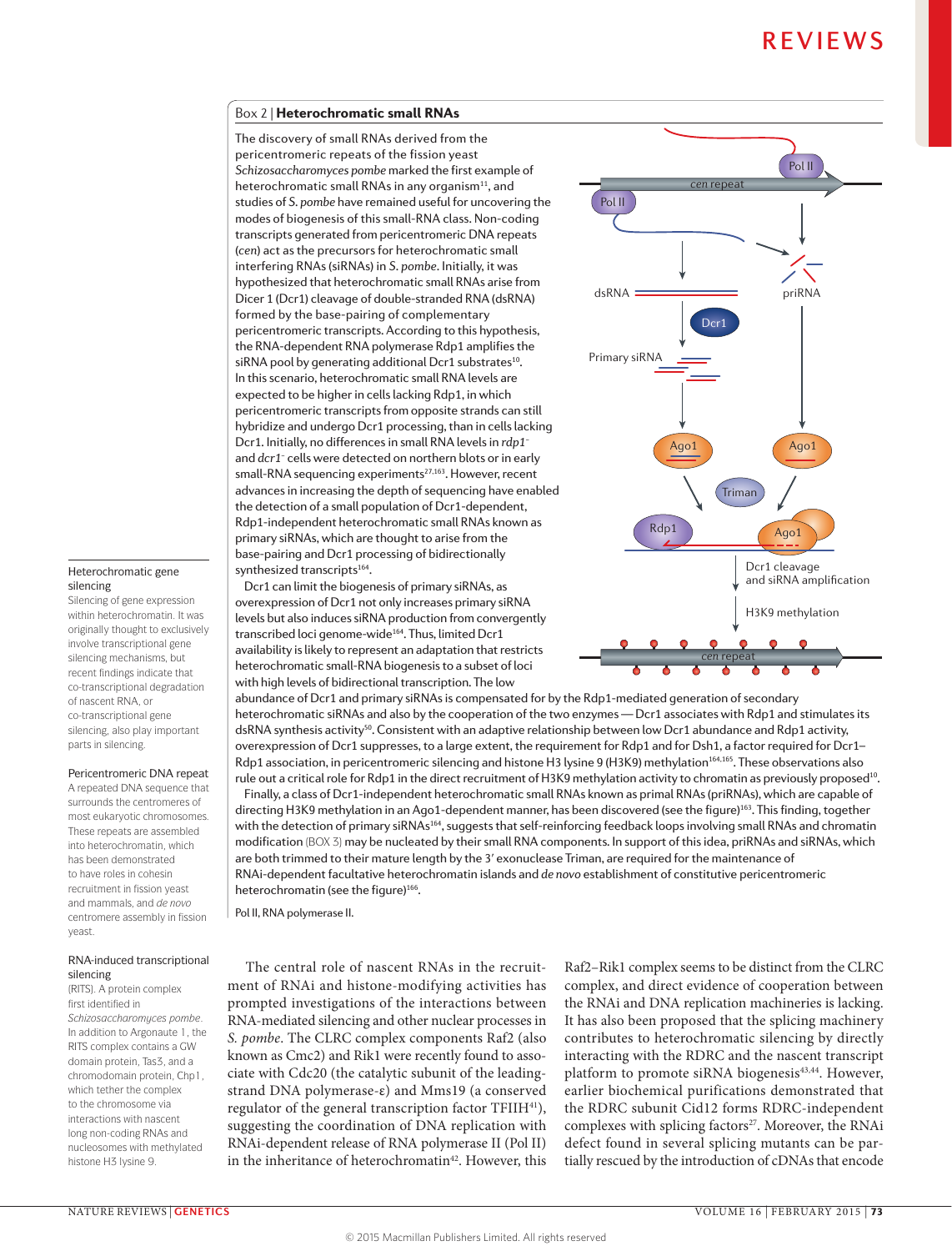

Figure 1 | The 'nascent transcript' model and a self-reinforcing epigenetic loop in *S. pombe***.** In *Schizosaccharomyces pombe*, the RNA-induced transcriptional silencing (RITS) complex establishes a physical connection between small interfering RNAs (siRNAs) and heterochromatin by targeting a nascent transcript, and forms the basis of a self-sustaining feedback mechanism that couples siRNA production to chromatin modification. A siRNA-targeted centromeric long non-coding (lncRNA) bound to the RITS complex becomes a template for double-stranded RNA (dsRNA) synthesis by the RNA-dependent RNA polymerase complex (RDRC, which is composed of Rdp1, Hrr1 and Cid12) and generation by Dicer 1 (Dcr1) of new siRNAs, leading to further targeting of the RITS complex after passage of Argonaute (Ago) through the ARC (Ago siRNA chaperone) complex. The Chp1 subunit of the RITS complex anchors the complex onto nucleosomes with histone H3 lysine 9 (H3K9) methylation, and the RITS complex recruits the Clr4–Rik1–Cul4 (CLRC, of which Clr4 is the methyltransferase) complex via Rik1 and Stc1 to promote the further spread of H3K9 methylation. The heterochromatin protein 1 (HP1) homologue Swi6 binds to methylated H3K9 and promotes RDRC recruitment and siRNA biogenesis via the silencing factor Ers1. Swi6, and particularly the other HP1 protein Chp2, help to restrict RNA polymerase II (Pol II) access by recruiting the Snf2–histone deacetylase repressor complex (SHREC ). The TRAMP non-canonical poly(A) polymerase and the exosome also contribute to silencing. Together, the RITS complex and the nascent lncRNA transcript provide a hub for the assembly of machineries that make siRNAs, modify histones and silence gene expression. me2, dimethylation.

> RNAi components<sup>45</sup>, suggesting that the effects of splicing mutations on heterochromatic silencing are at least partially due to improper splicing of pre-mRNAs that encode RNAi proteins.

> *siRNAs form self-reinforcing epigenetic loops with DNA and histone methylation.* The observation that silent states of gene expression and their associated chromatin modifications can spread along DNA in *cis* and persist throughout cell division<sup>32</sup> led to the idea that positive feedback loops might form the molecular basis for epigenetic memory. Linking the recognition of signals — such as covalent histone modifications, DNA methylation or small RNAs — to the generation of new signals would ensure the stable propagation of silent states<sup>46-48</sup> (BOX 3).

Indeed, this paradigm of self-reinforcing loops has found consistent support from experimental findings in the small-RNA-dependent epigenetic pathways of both fungi and plants.

In *S. pombe*, the discovery that pericentromeric H3K9 methylation is dependent on the RNAi machinery was quickly followed by the realization that, conversely, pericentromeric siRNA accumulation also requires the H3K9 methyltransferase Clr4 (REFS 27,49). Several physical interactions are now known to underlie this mutual dependence. First, the bivalent nature of the RITS complex — its ability to interact with nascent RNA via its siRNA-bound Ago1 subunit and with chromatin via its Chp1 subunit — forms the physical basis for a selfreinforcing positive feedback loop (FIG. 1). Methylated H3K9 stabilizes RITS complex binding via Chp1 (REF. 49), promoting siRNA amplification by the RITS complexinteracting factors RDRC and Dcr1 (REFS 27,50). Second, methylated H3K9 enhances siRNA accumulation by helping to recruit the RDRC via the heterochromatin protein 1 (HP1) homologue Swi6 in an interaction that is directly bridged by Ers1 (REFS 30,51,52). Finally, direct associations between the siRNA-programmed RITS complex and the Rik1 and Stc1 subunits of the CLRC38–40 ensure that siRNAs in turn feed back on H3K9 methylation states (FIG. 1).

The notion of self-reinforcing epigenetic states that involve multiple types of signals was first proposed by Eric Selker while working with the filamentous fungus *Neurospora crassa*46. Initial results revealed that DNA methylation patterns were dependent on histone deacetylation, but recent findings suggest that feedback loops that involve small RNAs also exist in *N. crassa*. The canonical DNA methylation pathway is RNAiindependent<sup>53</sup> and acts downstream of, and without feeding back on, H3K9 methylation states<sup>54</sup>. By contrast, a newly uncovered DNA methylation phenomenon exhibits self-reinforcing properties and correlates with the biogenesis of small RNAs. This type of DNA methylation occurs at gene-rich and intergenic loci that are transcribed in a convergent manner and that also give rise to Dicer-independent siRNAs (disiRNAs)<sup>55,56</sup>. Remarkably, disiRNA loci DNA methylation (DLDM), unlike the well-studied DNA methylation pathway associated with repetitive sequences, is required for H3K9 trimethylation (H3K9me3) and is thus self-reinforcing through the known HP1-dependent mechanism that recruits the DNA methyltransferase DIM-2 to the regions of H3K9 methylation<sup>54,55</sup>. It was also observed that, for a given DLDM locus, most clones are not methylated; however, when methylation does occur clones are methylated extensively across the disiRNA-producing locus, suggesting that a powerful positive feedback loop leads to the spread of the epigenetic mark<sup>55</sup>. Convergent transcription is critical and, when induced artificially, is sufficient to drive this dynamic DNA methylation pattern<sup>55</sup>. The potential roles of the disiRNAs themselves, and other mechanistic aspects of DLDM, remain to be elucidated, but these results further underscore the prevalence of self-reinforcing epigenetic loops among small-RNA silencing pathways in the nucleus.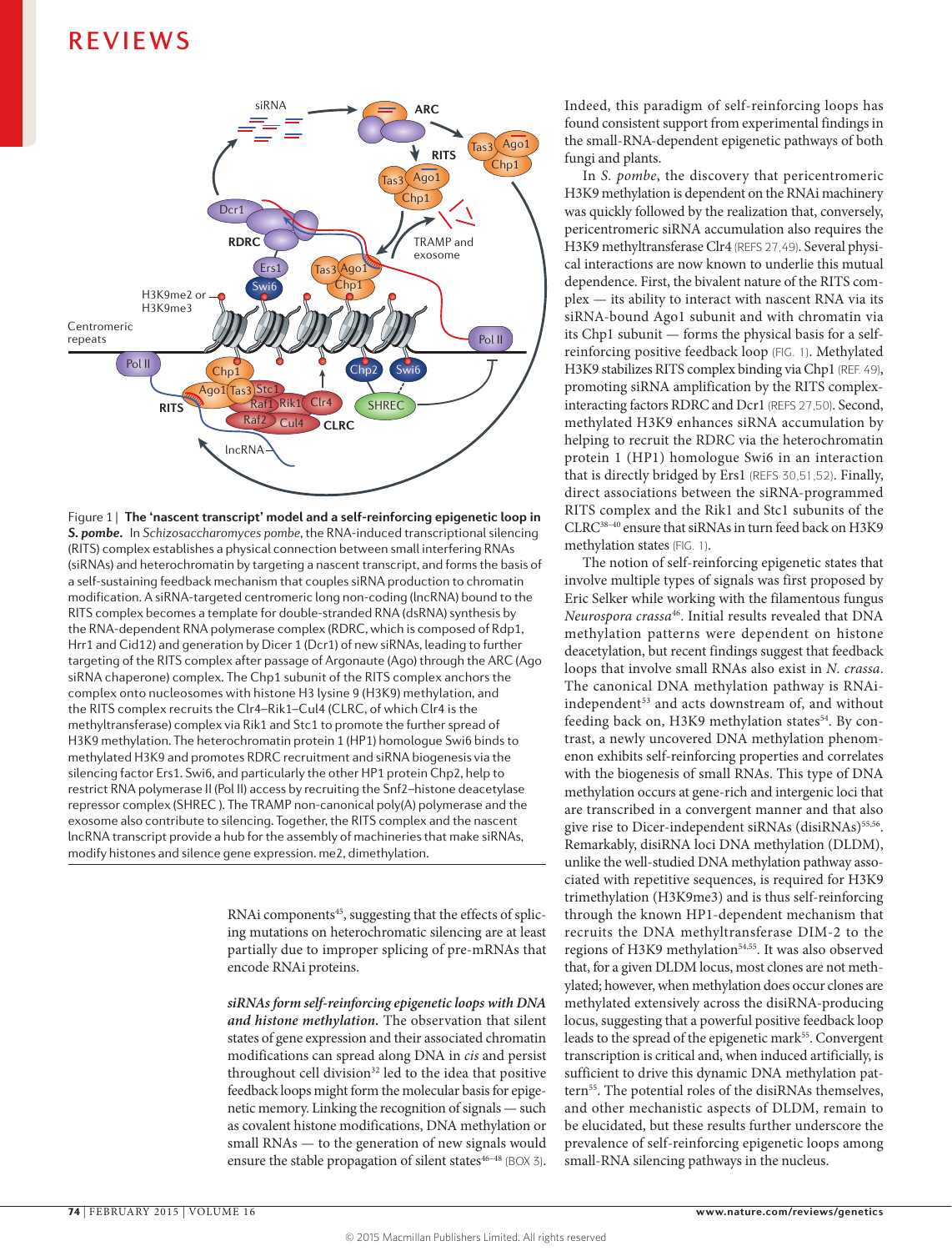*RNA-directed DNA methylation in* **A. thaliana***.* In *A. thaliana*, 24-nucleotide siRNAs direct *de novo* DNA methylation and maintenance of DNA methylation at asymmetrical CHH sites (where H represents any base except G) in a manner that depends on two plantspecific polymerase II (Pol II)-related RNA polymerases, Pol IV and Pol V<sup>57</sup> (reviewed in REF. 58). This phenomenon exhibits many physical connections between pathway components that form the basis of a selfreinforcing epigenetic loop (FIG. 2). First, 24-nucleotide siRNAs are generated by DCL3 processing of doublestranded RNA (dsRNA) synthesized by the RdRP RDR2 using Pol IV transcripts as templates. Recent *in vitro* experiments have shown that RDR2 and Pol IV associate in an RNA-independent manner and that the activity of RDR2, but not of Pol IV, requires this association, which suggests an evolved mechanism for limiting siRNA biogenesis to loci occupied by Pol IV<sup>59</sup>. Loading of siRNAs onto AGO4 in the cytoplasm triggers its import into the nucleus<sup>60</sup>, where it associates directly with siRNA-complementary Pol V transcripts<sup>61,62</sup>. This sequence-specific recruitment is reinforced by direct interactions between AGO4 and the GW domains of both Pol V and the Pol V transcript-binding protein KTF1 (also known as SPT5L)<sup>25,63</sup>. While these multiple associations stabilize the localization of AGO4 along a Pol V nascent transcript, the RDM1 protein provides a physical link between AGO4 and the DRM2 DNA methyltransferase, illustrating how the instruction to silence gene expression is conveyed from small RNAs to covalent DNA modifications<sup>64</sup>. RDM1 also has an affinity for methylated DNA, which raises the possibility that it can direct the Pol V–KTF1–DRM2– AGO4 complex to pre-existing sites of DNA methylation. A recent study shows that AGO4 co-purifies with DRM2 *in vivo*, and that DRM2 preferentially methylates the strand of DNA that acts as a template for Pol V transcripts<sup>65</sup>. The authors propose that as AGO4 binds to a siRNA-complementary nascent Pol V transcript, it directs DRM2 specifically to the template DNA strand as it emerges from the Pol V exit channel. This study provides an unprecedented level of mechanistic detail on the feedback between small RNAs and DNA methylation.

Interestingly, at a subset of loci, deletion of DNA methylation by mutations in the histone deacetylase HDA6 or the maintenance cytosine methyltransferase MET1 results in loss of silent locus identity<sup>66</sup>. This observation indicates that, at these loci, silent locus identity is maintained by self-reinforcing interactions involving histone deacetylation and DNA methylation, while siRNA amplification and silencing rely on cooperation between the Pol V–KTF1–DRM2–AGO4 complex and Pol IV machineries (see above) and on pre-existing chromatin modifications<sup>66</sup>.

Embedded in the RNA-dependent DNA methylation pathway are important self-reinforcing feedback mechanisms that have been discovered only lately. For instance, regions of RNA-directed DNA methylation in *A. thaliana*  are also enriched in H3K9 methylation<sup>58</sup>, and these two epigenetic signals mutually support one another. Three distinct H3K9 methyltransferases, KYP (also known as SUVH4), SUVH5 and SUVH6, contribute to the maintenance of DNA methylation patterns, with KYP having the primary role<sup>58</sup>. KYP is recruited to sites of DNA methylation via its SET and RING fingerassociated (SRA) domain<sup>67</sup> and, conversely, the Pol IV-associated factor SHH1 binds to nucleosomes with methylated H3K9 and unmethylated H3K4 via its SAWADEE domain, thus promoting siRNAdependent methylation of the underlying DNA68,69. Another example of self-reinforcement involves the SUVH2 and SUVH9 proteins which, like KYP, bind to methylated DNA via their SRA domains but, unlike KYP, lack H3K9 methyltransferase activity 70. Two recent studies indicate that these SRA domain-containing proteins directly recruit Pol V to sites of pre-existing DNA methylation, thus generating nascent transcript scaffolds for recruitment of AGO4–siRNA complexes and further enhancement of the DNA methylation signal<sup>71,72</sup>. This dense network of positive feedback in *A. thaliana* suggests that the broad evolutionary relevance of self-reinforcing siRNA-driven epigenetic loops extends beyond the *S. pombe* system in which they were first suggested.

#### Conservation and divergence of nuclear RNAi

Below, we discuss examples of small-RNA-mediated silencing in the animal germ line, including *C. elegans*, *D. melanogaster* and mammals. Nuclear RNAi in these systems differs from the examples in *S. pombe* or *A. thaliana* in one major aspect. Although animal small RNAs act as signals that trigger the modification of chromatin or DNA, it remains unclear whether small-RNA amplification involves a self-reinforcing

#### Box 3 | Self-reinforcing positive feedback loops

Self-reinforcing positive feedback loops are formed by the functional coupling of different types of signal generation events. Studies in *Schizosaccharomyces pombe*, *Arabidopsis thaliana* and mammals have uncovered the molecular basis of these coupling events by identifying the proteins that recognize either histone H3 lysine 9 dimethylation (H3K9me2) and H3K9me3, or DNA cytosine methylation (DNA-5mC), and that recruit enzymes which catalyse the other methylation events. In some organisms (for example, *S. pombe* and *A. thaliana*), the methylation events are also physically coupled to proteins that recruit small interfering RNA (siRNA) amplification loops to chromatin, thus forming self-reinforcing loops in which the histone or DNA methylation event promotes siRNA generation and siRNAs in turn promote histone or DNA methylation. Self-reinforcing loops are thought to help to ensure the maintenance of epigenetic information<sup>47,48</sup>.

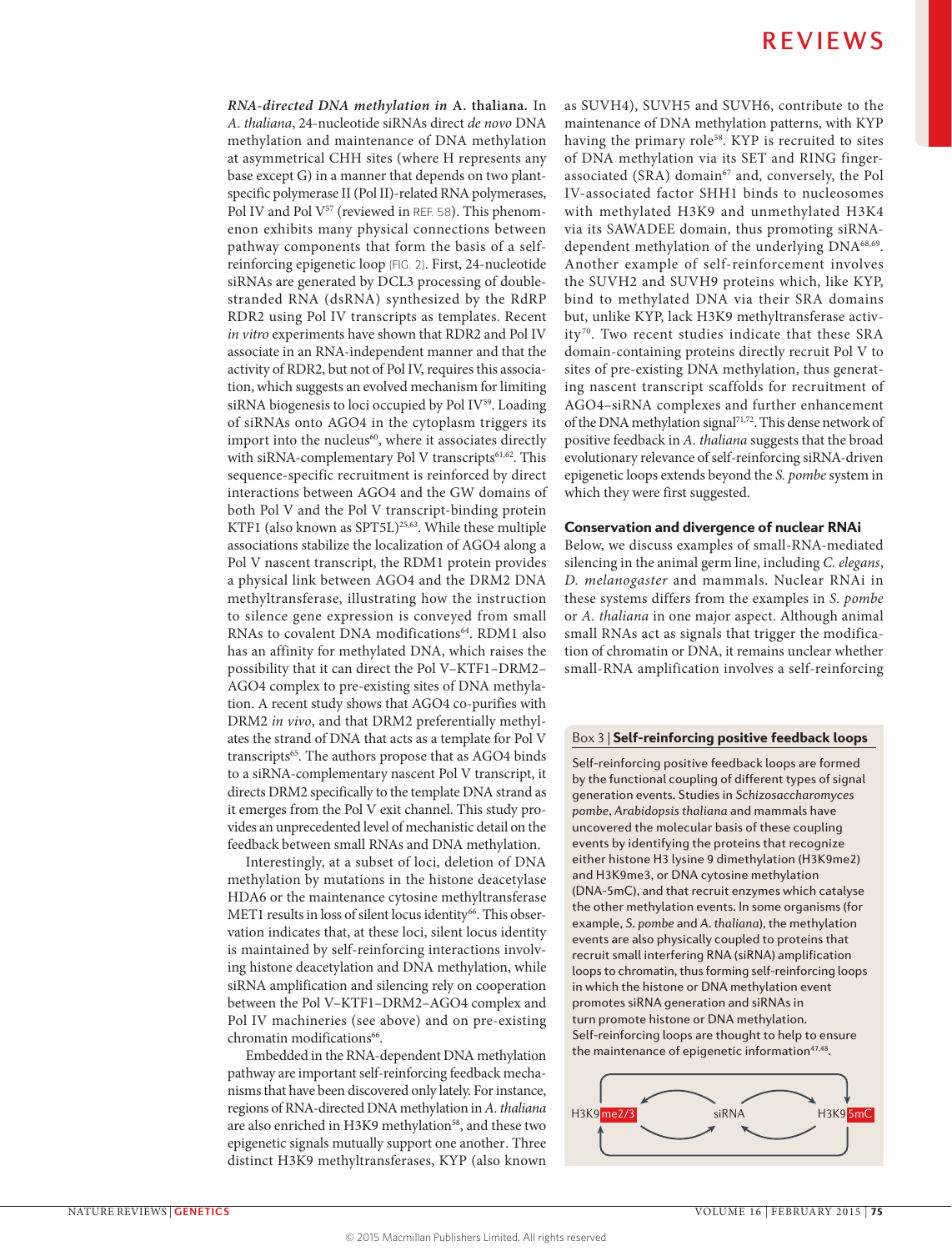relationship with the downstream chromatin or DNA modifications. Recent studies of the *D. melanogaster* Piwi-interacting RNAs (piRNAs), so called because they partner with Ago proteins of the largely germlinespecific Piwi subfamily, point in this direction, but mammalian pathways seem to lack this characteristic. Nuclear RNAi-related events associated with the introduction of foreign siRNAs into animal somatic cells are not discussed here.

*Small RNAs and chromatin in animal cells: the piRNA system.* piRNAs were first discovered in mice and *D. melanogaster*, and their roles in silencing transposons in the germ line of these organisms are well established (reviewed in REF. 73). The *C. elegans* genome also encodes piRNAs, called 21U-RNAs, but they have only been implicated in the repression of one transposable element74,75; we discuss the roles of 21U-RNAs in epigenetic silencing in the next subsection.

In *D. melanogaster*, recent evidence suggests that the nuclear protein Piwi, in addition to mediating post-transcriptional gene silencing of transposons by contributing to 'ping-pong' amplification with its cytoplasmic counterparts Aubergine (Aub) and Ago3, also targets transposons at the transcriptional level<sup>76–80</sup>. In ovarian somatic cells, which also harbour piRNAs, most of the euchromatic H3K9 methylation islands in the genome correspond to transposon insertion sites and are Piwi-dependent<sup>79</sup>. Furthermore, artificial recruitment of Piwi to a reporter locus induces H3K9 methylation, HP1a (also known as Su(var)205) accumulation and exclusion of RNA Pol II, suggesting that piRNAs may have a direct role in guiding chromatin changes<sup>76,77</sup>. Piwi and HP1a were previously reported to interact directly *in vivo*<sup>81</sup>, but the reproducibility and physiological importance of this result have been debated<sup>77,80</sup>, raising the possibility that there are unidentified links that transmit instructions from piRNAs to chromatin. Mechanisms involving Piwi engagement with nascent transcripts or even the underlying DNA have been proposed76,77 , but understanding the molecular details remains a major challenge for future research.



Figure 2 | **A self-reinforcing loop linking siRNAs to DNA and histone methylation in** *A. thaliana.* Elaborate feedback between small RNAs and DNA and histone methylation underlies a robust silencing pathway at sites of asymmetrical cytosine methylation in the *Arabidopsis thaliana* genome. Two plant-specific polymerases transcribe the critical RNAs. RNA polymerase IV (Pol IV) transcripts are processed by the RNA-dependent RNA polymerase RDR2 and the Dicer protein DCL3 into 24-nucleotide (nt) small interfering (siRNAs), while Pol V transcripts act as their targets. The Argonaute protein AGO4, the siRNA-dependent recruitment of which to Pol V transcripts is reinforced by interactions with the GW domains of Pol V and an associated elongation factor KTF1, in turn recruits the CHH DNA methyltransferase DRM2. RDM1 associates with the Pol V–AGO4–DRM2 complex and may link siRNA amplification to pre-existing DNA methylation. Meanwhile, another DNA methyltransferase that targets CHG sites for maintenance, CMT3, is recruited directly to methylated histone H3 lysine 9 (H3K9). Silencing by DNA methylation is augmented by H3K9

These methylation events are coupled to one another and to siRNA activity methylation, which is deposited by the enzymes KYP, SUVH5 and SUVH6. in several ways. KYP is recruited directly to methylated DNA, where it methylates neighbouring histones, and the H3K9 methylation reader SHH1 recruits Pol IV to promote siRNA generation, while the DNA methylation readers SUVH2 and SUVH9 recruit Pol V to promote AGO4 targeting and further DNA methylation. Thus, the different methylation readers, RNA polymerases and AGO4 act together to create self-reinforcing interactions between pre-existing DNA methylation and siRNA amplification. Erasure of DNA methylation by mutations in either the histone deacetylase HDA6 or the maintenance DNA methyltransferase MET1 results in loss of siRNA biogenesis, emphasizing the importance of these self-enforcing interactions. Altogether, the *A. thaliana* pathway for DNA methylation at asymmetrical sites is one of the most remarkable examples of a recurring theme in epigenetic regulation by small RNAs: self-reinforcing feedback loops. SRA, SET and RING finger-associated; SWD, SAWADEE domain.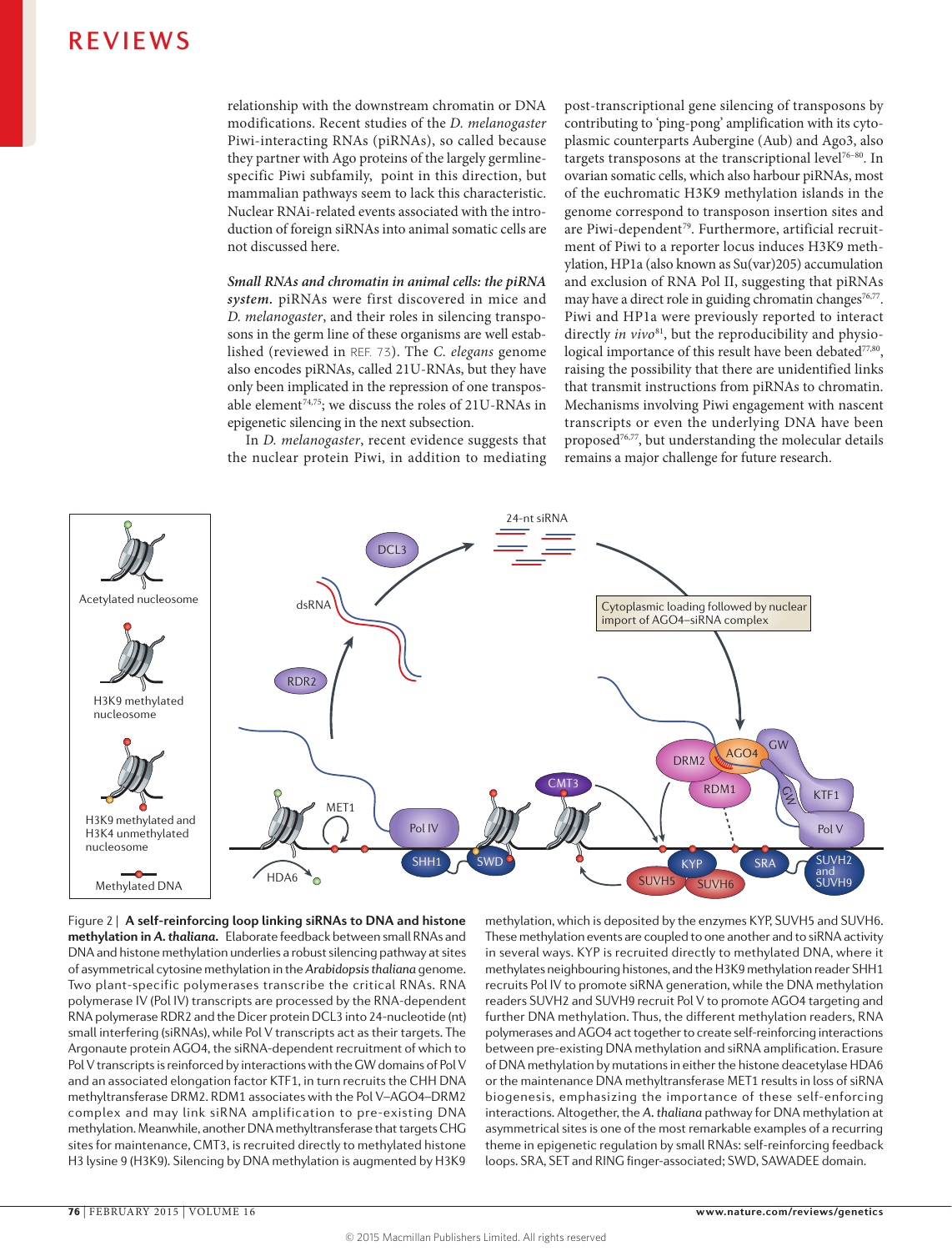Recent findings also show that sites bearing Piwidependent H3K9 methylation in turn function as source loci for piRNA production in *D. melanogaster* ovaries. Methylated H3K9 recruits the HP1 family protein Rhino, which, together with the Cutoff protein, promotes noncanonical transcription from these loci to generate precursors to be processed into piRNAs<sup>82,83</sup>. Therefore, not unlike the plant and fungal systems discussed above, the *D. melanogaster* piRNA pathway seems to exhibit a positive feedback loop in which small RNAs guide histone methylation, which in turn enables biogenesis of more small RNAs.

In mice, piRNAs silence transposons in the male germ line by targeting them for *de novo* DNA methylation during late embryonic and early neonatal development<sup>84-87</sup>. Consistently, the nuclear PIWI protein, Piwi-like protein 4 (PIWL4; also known as MIWI2), is expressed at this time<sup>85</sup>. Thus, like plants, mammals have an RNA-directed DNA methylation pathway, although few of its mechanistic details are currently understood. Arguing against a self-reinforcing loop is the observation that piRNA levels remain high in DNA (cytosine-5-) methyltransferase 3-like (*Dnmt3l*) mutants, in which transposon DNA methylation is completely compromised<sup>85</sup>. However, it is unclear to what extent H3K9 methylation at transposons, which could also contribute to piRNA generation, is affected in *Dnmt3l* mutants. One study has suggested that piRNA-directed DNA methylation in mice involves a system that is similar to the nascent transcript model in *S. pombe*88. The authors found that piRNAs mapped to a long terminal repeat (LTR) adjacent to a paternally imprinted locus, RAS protein-specific guanine nucleotide-releasing factor 1 (*Rasgrf1*), and that piRNA pathway components are required for methylation of *Rasgrf1*. They also found evidence of sequence-specific piRNA-dependent cleavage of a non-conding RNA overlapping with the LTR, supporting the nascent transcript theory<sup>88</sup>. However, it has also been shown that the endonuclease activity of PIWL4 is completely dispensable for DNA methylation of long interspersed elements (LINE1) and the intracisternal A particle (IAP) family of LTR retrotransposons<sup>89</sup>. This suggests that nascent transcript slicing is not an important event in small-RNA-dependent chromatin silencing in mice, although it has a critical role in piRNA amplification and post-transcriptional gene silencing.

Finally, piRNAs also contribute to epigenetic phenomena in which they are themselves responsible for epigenetic inheritance. This idea first emerged in a landmark paper demonstrating the requirement for maternal deposition of piRNAs, in addition to the presence of genomic piRNA loci, for effective transposon silencing and fertility in the offspring<sup>15</sup>. A recent study found that in *D. melanogaster*, strains containing certain *P‑lacZ* transgene insertions, but not other strains containing similar insertions at the same site, showed silencing of homologous sequences in *trans<sup>90</sup>*. Remarkably, if maternally inherited, the *trans-*silencing-competent alleles could convert the paternally inherited alleles into strong *trans*-silencers, which was accompanied by *de novo* production of piRNAs corresponding to these *trans*-silencing loci. The new allele also acquired the ability to convert other alleles into *trans*-silencers in the same manner; thus, this constitutes a case of paramutation<sup>90,91</sup>. These results indicate that maternally deposited cytoplasmic piRNAs can direct the conversion of homologous sequences into piRNA-generating loci with *trans*-silencing ability. This work shows how a locus can become incorporated into the piRNA repertoire and how RNA itself can act as a carrier of epigenetic information. Future discoveries regarding the molecular basis of this paramutation process will provide fundamental insights into both piRNA biology and the principles of epigenetic inheritance.

*RNAi and H3K9 methylation in* **C. elegans***. C. elegans* has an array of 27 AGO homologues that associate with diverse small RNA populations and that act in distinct silencing steps<sup>92</sup>. Classical RNAi, induced by exogenous dsRNA, initially involves the AGO protein RDE-1 and primary siRNAs; however, RdRPs generate secondary siRNAs that are not loaded onto RDE-1 (REF. 92). Among other roles, secondary siRNAs can trigger RNAi in the nuclei of somatic cells by acting with the AGO protein NRDE-3. Upon small-RNA loading, NRDE-3 enters the nucleus, associates with complementary nascent transcripts and recruits the non-AGO silencing factor NRDE-2, which in turn promotes H3K9 methylation and inhibits elongation of RNA polymerases beyond the site targeted by siRNAs<sup>17,93,94</sup> (FIG. 3). Thus, as in fungi and plants, small RNAs in *C. elegans* can trigger transcriptional gene silencing. However, currently, the biochemical connections remain obscure except for a direct interaction between NRDE-3 and NRDE-2 (REF. 16). More recent work has shown that additional AGO homologues are also required for chromatin targeting17. Interestingly, RNAi-induced H3K9 methylation is a transgenerational phenomenon, as it is inherited for at least two generations, in the absence of the dsRNA trigger, by a mechanism that involves germline transmission of siRNAs<sup>17,95</sup>.

In the *C. elegans* germ line, inheritance of H3K9 methylation induced by exogenous dsRNA is mediated by the germline-specific AGO protein HRDE-1 (also known as WAGO-9) in association with RdRP-derived siRNAs<sup>96,97</sup>. Intriguingly, both HRDE-1 and NRDE-2 are also necessary for germline immortality and fertility97. This biological requirement is reminiscent of the piRNA pathway, the widely conserved germline maintenance system discussed above and represented in *C. elegans* by the 21U-RNAs and the PIWI-subfamily AGO protein PRG-1 (REF. 74). Indeed, several studies have concluded concurrently that HRDE-1 is in fact the downstream effector of piRNA-induced silencing in the germ line<sup>96,98-100</sup>. Another observation was also made — while HRDE-1, NRDE-2 and the HP1 homologue HPL-2 are required to maintain a permanent memory of these silencing events at the chromatin level, PRG-1 and 21U-RNAs are only required for its initiation<sup>96,99,100</sup> (FIG. 3). Thus, different components are responsible for the establishment and maintenance steps in this example of RNA-mediated epigenetic regulation.

Long terminal repeat (LTR). A DNA sequence that is repeated at the ends of retrotransposons or pro-viral DNA that is formed from retroviral RNA by reverse transcription. Plant and mammalian genomes contain thousands of LTRs.

Epigenetic phenomena Phenomena in which changes in gene expression occur without a corresponding change in the DNA sequence; such changes are stable in the absence of initiating signals.

The ability of a silent allele to convert an active allele to the silent (and paramutagenic) form. It was first described in

Paramutation

*Zea mays*.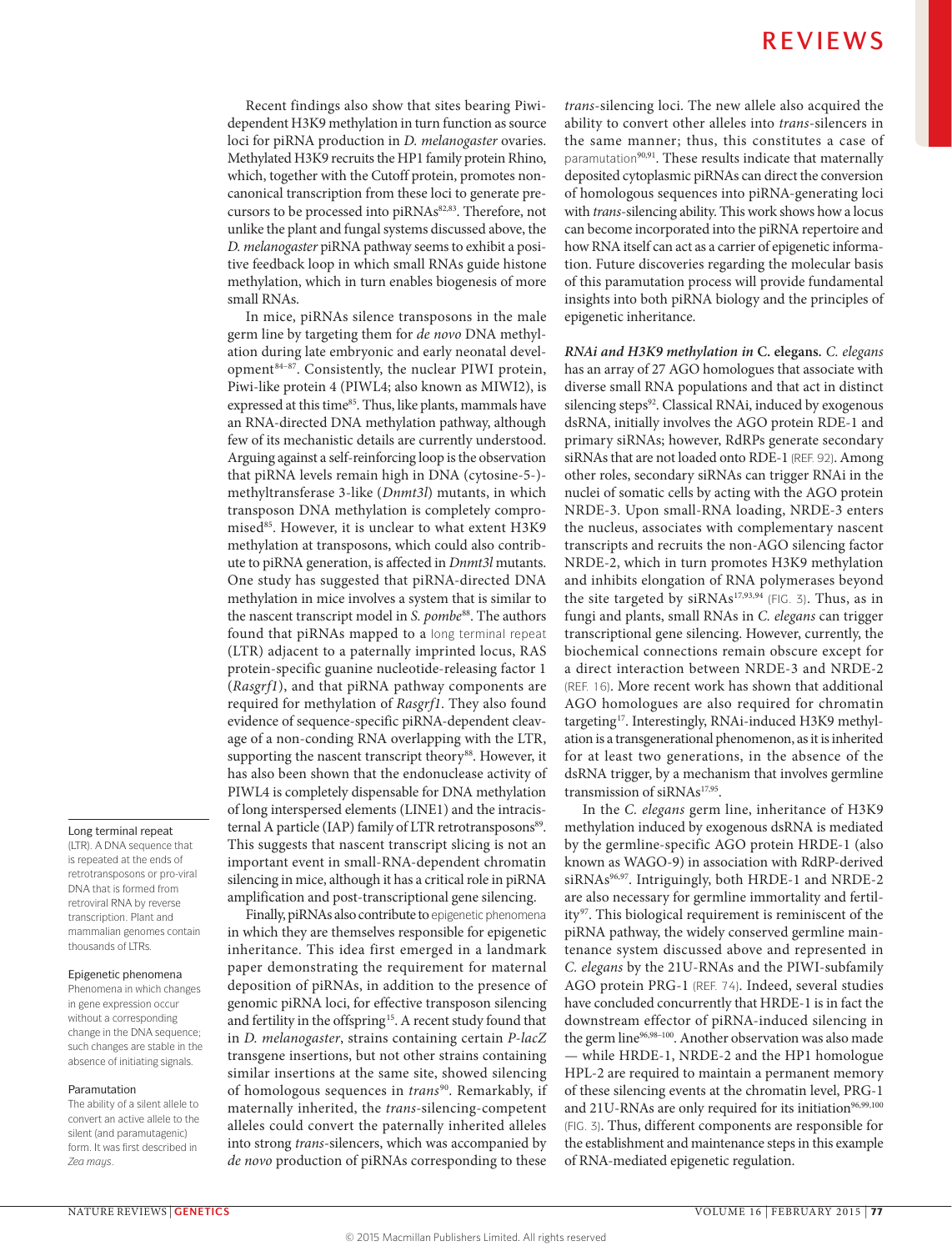a **Somatic nuclear RNAi pathway** b **Germline non-self and self pathways**



**Nature Reviews** | **Genetics** *elegans*, exogenous double-stranded RNA (dsRNA) is processed into primary small interfering RNAs (siRNAs) that Figure 3 | **Small-RNA-driven transcriptional silencing of gene expression in** *C. elegans***. a** | In *Caenorhabditis*  are loaded onto the Argonaute (AGO) protein RDE‑1 and amplified by RNA-dependent RNA polymerases (RdRPs) to give rise to secondary siRNAs called 22G-RNAs. When loaded with 22G-RNAs, the somatic AGO protein NRDE-3 translocates to the nucleus, where it targets nascent RNA transcripts and silences corresponding genes, acting in concert with the silencing factor NRDE-2. Gene expression is halted by NRDE-2 during the elongation phase of transcription, and silencing involves histone H3 lysine 9 trimethylation (H3K9me3) and recruitment of the heterochromatin protein 1 (HP1)‑like protein HPL‑2. **b** | In the germ line, small-RNA-directed transcriptional silencing is mediated not by NRDE-3 but by a different AGO protein, HRDE-1, which also acts through NRDE-2, H3K9 methylation and HPL‑2. HRDE‑1 receives 22G‑RNA inputs both from the pathway that responds to exogenous dsRNA and from the PIWI-interacting RNA (piRNA), or 21U-RNA, pathway that scans the transcriptome for foreign RNAs. 21U-RNA-programmed PRG-1 promotes the RdRP-dependent generation of 22G-RNAs, which are loaded onto HRDE-1. In both cases, HRDE-1 maintains a persistent, transgenerational memory of silenced genes in the germ line. Meanwhile, another AGO protein called CSR-1 binds to 22G-RNAs that represent the full complement of endogenously expressed RNAs, and protects the corresponding loci from possible silencing by HRDE-1. Thus, the 22G-RNAs bound by CSR-1 and HRDE-1 transmit a germline memory of 'self' and 'non-self' RNAs, respectively, to be appropriately licensed for expression or silenced. HMTase, histone methyltransferase; Pol II, RNA polymerase II.

In contrast to piRNAs in *D. melanogaster* and mammals, *C. elegans* piRNAs only silence one transposon family<sup>74,75</sup>. However, transgene insertions can be silenced in a PRG-1-dependent manner<sup>96,99,100</sup>, supporting a conserved function for piRNAs in recognizing 'non-self' nucleic acids. Interestingly, PRG-1 was found to initiate epigenetic silencing of the same single-copy transgene in some lines but not others<sup>100</sup>. Genetic crosses indicate that transgene expression states can be converted in both directions by *trans*-acting silencing and activating factors, leading to the proposal that HRDE-1–siRNA complexes enforce the maintenance of PRG-1-directed silencing, whereas another system prevents or even reverses its establishment<sup>100</sup>. The suggested candidate is the AGO protein CSR-1, the RdRP-dependent small RNA partners of which map not to silenced loci but instead to all mRNAs expressed in the germ line<sup>101</sup>. This was confirmed by recent experiments in which CSR-1-dependent activity was shown to counteract PRG-1-mediated silencing in a heritable manner<sup>102,103</sup>. Thus, PRG-1, associated with 21U-RNAs, is proposed to sample cellular transcripts for non-self sequences to be silenced by HRDE-1, while CSR-1 carries a repertoire of self-expressed sequences to be protected from silencing<sup>96,99,100,102,103</sup> (FIG. 3). CSR-1 seems to have a critical role in sperm, where it promotes spermiogenic gene expression and where its associated small RNAs reflect previous germline expression patterns<sup>104</sup>.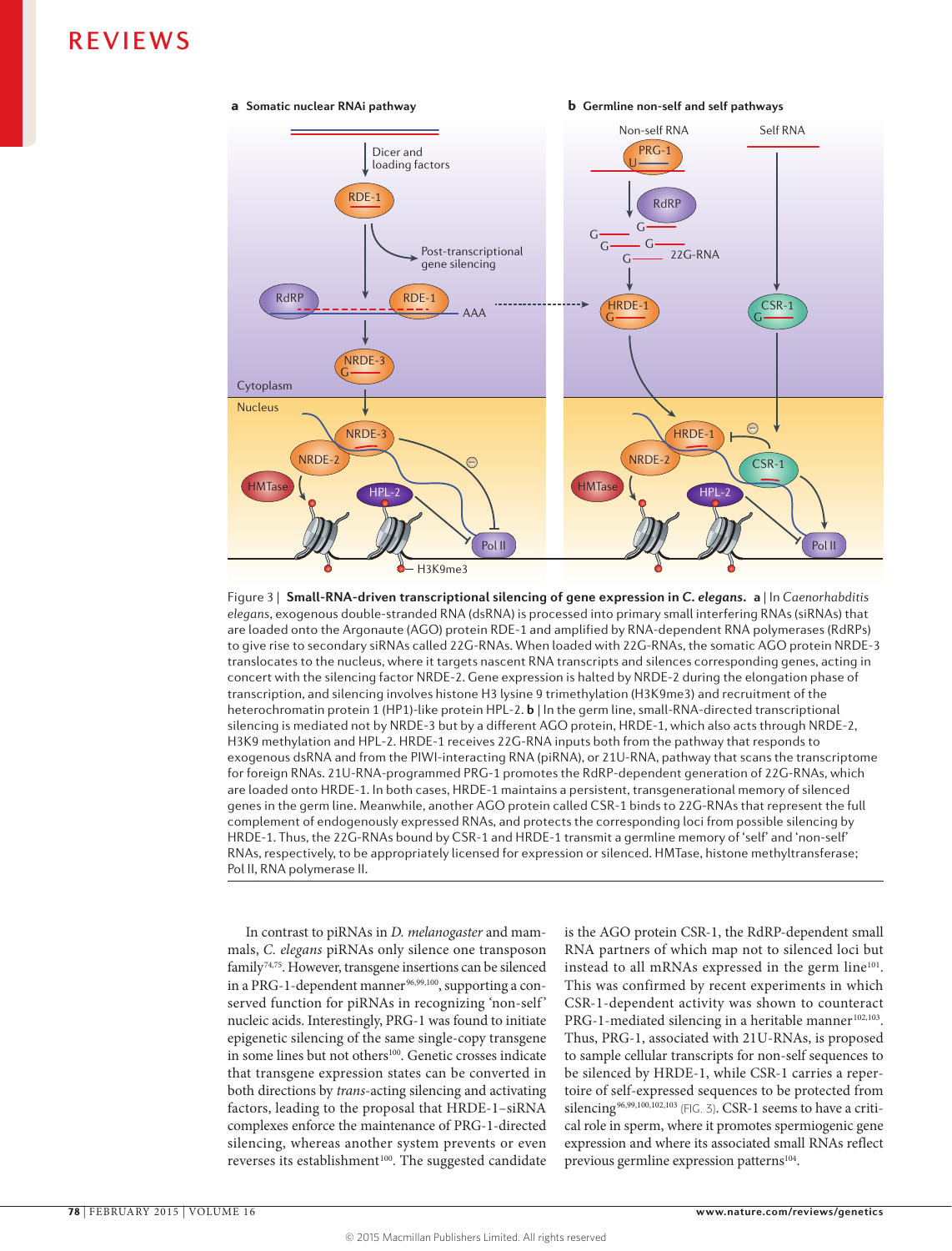#### RNA-dependent histone methylation without RNAi

In the RNAi-mediated chromatin silencing pathways discussed above, a recurring feature is the role of RNA as an assembly scaffold. Below, we focus on analogous but RNAi-independent strategies used by both mRNAs and lncRNAs to recruit histone-modifying enzymes. LncRNAs, typically defined as transcripts more than 200nucleotides in length that do not encode proteins, have been uncovered in large numbers as a result of rapid advances in high-throughput technologies. The function of lncRNAs in genome regulation, although still largely unknown, seems to be diverse and is the subject of a growing field of study (reviewed in REF. 105). A common theme in current models is the ability of many lncRNAs to target chromatin-modifying activities to particular genomic sites. Perhaps the most extensively studied examples are those that involve dosage compensation in metazoans (reviewed in REF. 106), including the mammalian lncRNA *XIST*, which mediates global inactivation of a randomly chosen X chromosome in females in a process known as X chromosome inactivation (XCI). *XIST* has been proposed to function by directing the Polycomb repressive complex 2 (PRC2) H3K27 methyltransferase to chromatin. Below, we examine the evidence and unresolved questions regarding the recruitment of Polycomb to chromatin by *XIST*  and other lncRNAs. The basis of specificity for the proposed protein–RNA interactions remains unknown. We also discuss a class of lncRNAs transcribed from enhancers that are thought to activate gene expression in *cis*. Finally, we describe a case in which the mode of specificity is better understood — the targeting of the Clr4 H3K9 methyltransferase by the mRNAs of meiotic genes to their gene loci in *S. pombe*.

*lncRNAs and Polycomb recruitment.* Polycomb proteins and H3K27me3 were first linked to XCI by genetic and cytological experiments<sup>107-109</sup>. A more direct biochemical connection was shown by the detection of *XIST* RNA in PRC2 immunoprecipitation experiments and a corresponding *in vitro* test of their interaction<sup>110</sup>. *REPA* - an independent internal transcript within *XIST*, so called because it spans the conserved A repeat region of *XIST* — was proposed to interact directly with and recruit the PRC2 catalytic subunit EZH2 in the earliest stages of XCI establishment. The same region of full-length *XIST* would then directly recruit PRC2 as silencing spreads in *cis*110. It was also reported that other lncRNAs—such as KCNQ1 opposite strand/antisense transcript 1 (*Kcnq1ot1*) and HOX transcript antisense RNA (*HOTAIR*)—could directly recruit PRC2 to chromatin in *cis* or in *trans*, respectively<sup>111,112</sup>. However, one study failed to detect an interaction between PRC2 and the *XIST A* repeats using an ultraviolet crosslinking approach<sup>113</sup>, and others have found the *XIST A* repeat to be dispensable for PRC2 chromatin association and H3K27 methylation in mice and humans<sup>107,114</sup>. More generally, the idea that lncRNAs mediate PRC2 targeting through direct interactions has been undermined both by doubts regarding specificity and by the existence of equally compelling alternative scenarios (reviewed in REF. 115). The number of RNAs found to be associated with PRC2 in cells is enor $mous<sup>116–119</sup>$ , highlighting the risk of interpreting individual interactions as specific. For instance, a recent study revealed that the binding affinity of PRC2 for the bacterial *MBP* mRNA is equal to its binding affinity for *HOTAIR*, and that RNA length is a far better predictor of PRC2 binding affinity than RNA sequence<sup>116</sup>. Thus, the direct interactions reported between PRC2 and lncRNAs, such as *HOTAIR*, *RepA* and *Kcnq1ot1* (REFS 110–112) among others, offer only minimal insight into the regulation of methyltransferase recruitment to particular genomic loci.

Although the currently prevailing models concerning Polycomb recruitment by lncRNAs remain inconclusive, the reality is likely to involve a much subtler and more complex system of sequentially and/or cooperatively assembled components, in which specific lncRNAs act as scaffolds. For example, the Jumonji family protein JARID2 was recently reported to act as an essential intermediate between *Xist* and PRC2 (REF. 114). While the A repeat of *Xist* is required for gene silencing, it does not seem to be required for the recruitment of PRC2, as previously proposed. Instead, *Xist* recruits JARID2 via its B and F repeats, and JARID2 is required for the localization of PRC2 and methylation of H3K27 (REF. 114). Another study has suggested that the facilitation of JARID2– PRC2 interactions may represent a more general function of lncRNAs<sup>120</sup>, although the amino acid residues that were thought to mediate JARID2 RNA binding differ between the two studies<sup>114,120</sup>. Thus, the events linking lncRNAs to the recruitment of PRC2, and other methyltransferases to chromatin, are likely to be multiple and intricate, involving the contributions of other protein factors and perhaps other histone modifications<sup>115</sup>. The increasing scepticism towards widespread assumptions is promising and should ultimately lead to a better understanding of how lncRNAs influence chromatin.

*lncRNAs and enhancer function.* Transcription at a large number of mammalian enhancers gives rise to lncRNAs, called enhancer RNAs (eRNAs), that seem to have major roles in the regulation of transcription. At least a subset of eRNAs seem to act as nascent transcripts that function in *cis* to promote the transcription of neighbouring genes. Initially, high-throughput RNA sequencing experiments identified thousands of eRNAs that are transcribed from enhancer elements in response to signals that mediate enhancer-dependent transcriptional activation<sup>121,122</sup>. RNAi-mediated knockdown of several eRNAs was then shown to result in reduced expression of proximally located target mRNAs, suggesting that eRNAs act in *cis* and are required for the activation of target gene transcription $123,124$ .

Insights into the mechanism of action of eRNAs came from the identification of components of the transcription machinery that mediate eRNA function. eRNAs involved in the activation of the developmentally regulated genes T-cell acute lymphocytic leukaemia 1 (*TAL1*), snail family zinc-finger 1 (*SNAI1*) and *SNAI22* require the Mediator transcription co-activator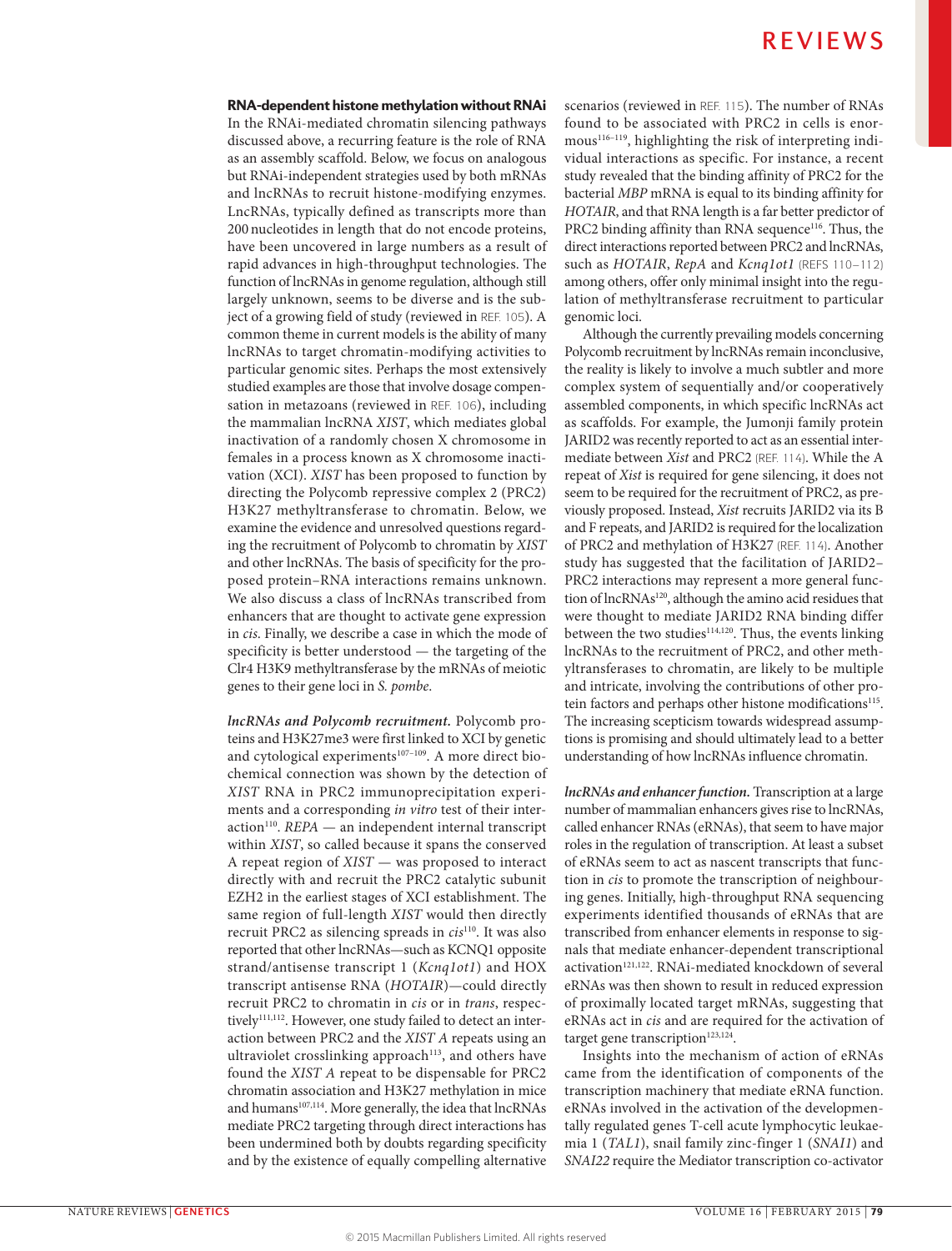

Figure 4 | **RNAs, both short and long, represent an alternative to DNA-binding proteins as specificity determinants for epigenetic regulation of gene expression.** Enzymes (E) that catalyse methylation of histone tails or cytosine bases in DNA are recruited to chromatin by distinct mechanisms. **a** | Sequence-specific DNA-binding proteins recruit histone- or DNA-modifying enzymes to chromatin. **b** | Small RNAs target an Argonaute (AGO) or PIWI protein to a nascent transcript through base-pairing interactions to recruit modifying enzymes. **c** | Long RNAs act as scaffolds for RNA-binding proteins to recruit chromatin-modifying complexes. In all cases, the binding of the enzyme or the recruiting factors (for example, AGO–PIWI complexes in part **b** and RNA-binding protein complexes in part **c**) to chromatin may be enhanced by interactions with pre-existing modifications, which self-reinforce the epigenetic state. Pol II, RNA polymerase II.

for their activity<sup>125</sup>, while HOXA distal transcript antisense RNA (*HOTTIP*), an eRNA involved in the activation of HOXA homeobox genes, functions through the WDR5–MLL (also known as KMT2A) H3K4 methyltransferase complex<sup>124</sup>. Chromosome conformation capture experiments show that the eRNA mediates looping interactions between the enhancer and promoter regions of genes. These studies have given rise to an attractive model in which eRNAs recruit co-activator complexes and promote their interaction with gene promoters to activate transcription. Consistent with this model, there is evidence that supports a role for specific enhancer sequences that encode eRNAs, which are different from enhancer sequences that form binding sites for transcription factors, in activation of target genes<sup>126</sup>. These studies provide a new function for nascent RNA transcripts as scaffolds for the recruitment of co-activator complexes that mediate chromosome looping and transcriptional

activation. Large RNAs (>200 nucleotides) may be particularly suited for such architectural tasks that bring enhancer and promoter regions, usually located great distances apart, into proximity.

The identification of both the regions within eRNAs that mediate co-activator complex recruitment and the RNA-binding domains in the subunits of these complexes is required for a better understanding of how different eRNAs activate transcription. In addition to *cis*acting eRNA, several *trans*-acting lncRNAs that activate transcription have also been identified. They are not discussed here but have recently been extensively reviewed elsewhere<sup>22,127</sup>.

*Silencing of meiotic genes in* **S. pombe***.* The regulation of certain meiotic genes in *S. pombe* is another well-studied example in which an RNA scaffold promotes the RNAiindependent recruitment of a histone methyltransferase to chromatin. Meiosis-specific genes are silenced in vegetative cells by a post-transcriptional process that targets an RNA *cis*-element called determinant of selective removal (DSR)128. Remarkably, DSRs are found within the protein-coding regions of meiotic mRNAs<sup>128</sup>. Therefore, they must exhibit some degree of sequence flexibility to preserve meiotic protein structure but effectively consist of different variants of a hexanucleotide motif<sup>129</sup>. At a subset of DSR-containing genes, notably *mei4+* and *ssm4*<sup>+</sup> , H3K9 methylation is also observed and depends on the DSR and transcription, which suggests that the mRNAs of these genes direct Clr4 to chromatin and may promote transcriptional and post-transcriptional silencing<sup>130,131</sup>.

How do DSR-containing mRNAs recruit the Clr4 methyltransferase? Much like lncRNAs and Polycomb proteins, the process seems to involve a host of factors rather than direct interactions between the RNA and the histone-modifying enzyme. In the case of meiotic mRNAs, the source of specific recognition is much clearer. DSRs are bound directly by the YTH-domain protein Mmi1, and this binding event is required for meiotic gene silencing and for H3K9 methylation of the *mei4+* and  $\text{ssm4}^+$  loci<sup>128,129,131</sup>. The Mmi1-interacting zinc-finger protein Red1 is also required for silencing and H3K9 methylation at *mei4+* and *ssm4*<sup>+</sup> (REFS131,132). Strikingly, Red1 associates with Clr4, which suggests that it serves as the critical link that targets histone methylation to genes producing DSR-bearing transcripts<sup>130,131</sup>. Interestingly, this Mmi1–Red1–Clr4 axis of RNA-directed H3K9 methylation also seems to operate outside the meiotic process to target context-specific genes such as *pho1+*, which is repressed when phosphate is available. Data from two recent studies show that an upstream lncRNA mediates Red1 chromatin binding and H3K9 methylation at the *pho1+* locus in a phosphate- and Mmi1-dependent manner<sup>133,134</sup>. Importantly, the lncRNA was found to contain DSR motifs that are critical for this regulation<sup>134</sup>.

While the DSR-bearing mRNAs demonstrate RNAmediated recruitment of histone modifications without RNAi, silencing itself seems to be independent of H3K9 methylation. This is perhaps made most evident by the observation that some DSR-containing genes are silenced by Mmi1 and Red1 without exhibiting H3K9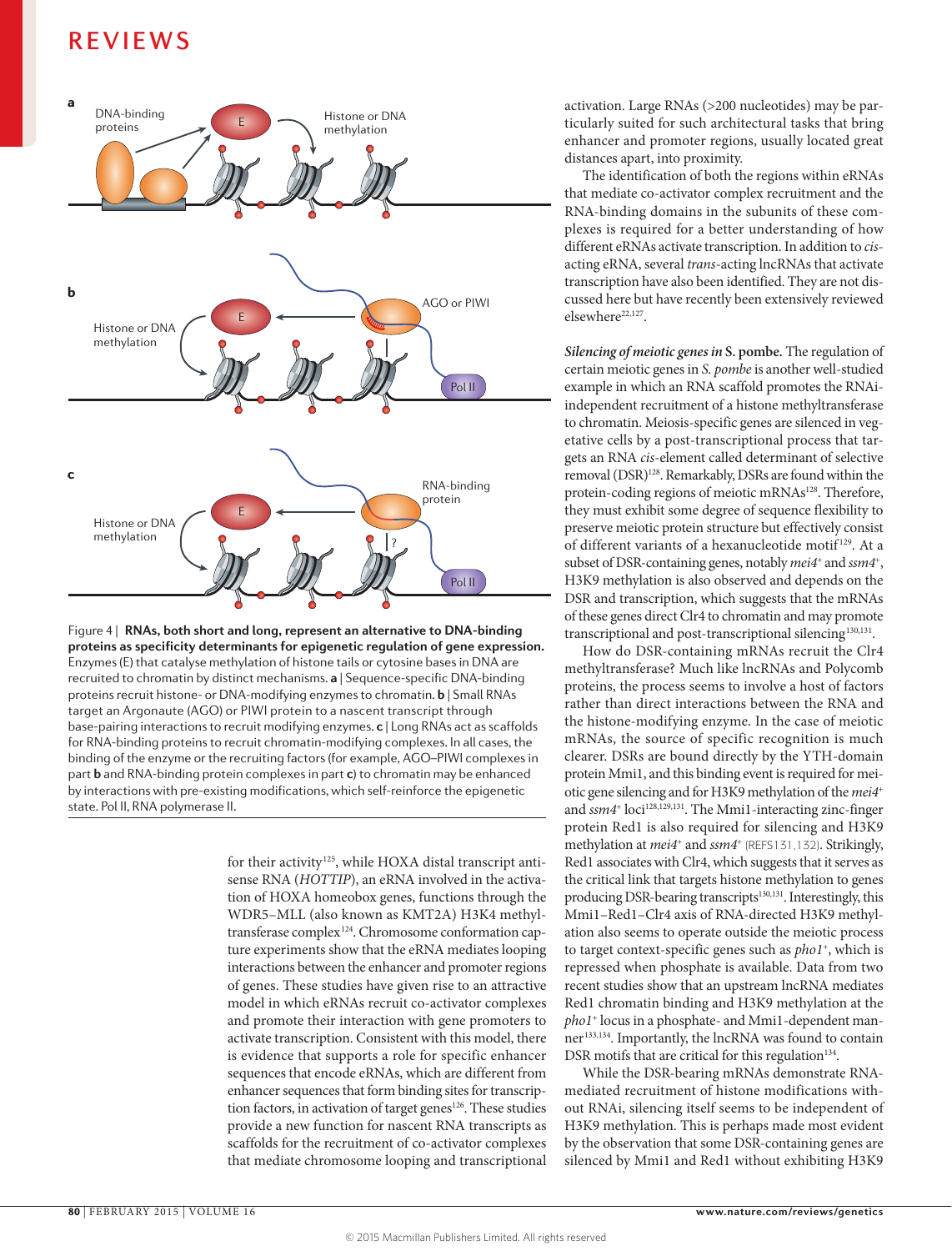methylation<sup>131</sup>. DSRs inserted ectopically in other genes produce similar effects 130. Most conclusively, cells lacking Clr4 show wild-type silencing of all tested meiotic genes during vegetative growth<sup>135</sup>. Instead, the critical event for silencing of these genes seems to involve degradation by the nuclear exosome through a mechanism that requires polyadenylation of the target RNAs136. Consistently, Red1 interacts with the exosome subunit Rrp6 (REF. 132), and proteomic analysis recently showed that this association is mediated by the Mtr4-like helicase Mtl1, another recently identified Red1 interactor<sup>133,135</sup>. This poses the question of what fitness advantage is conferred by H3K9 methylation at meiotic genes, if it is not necessary for silencing. The presence of H3K9 methylation might reflect an ancestral pathway that predates the contribution of the exosome and that has not yet been lost<sup>135</sup>. It is also possible that H3K9 methylation could control expression of DSR-containing genes under certain circumstances, for example, during gene induction<sup>134,135</sup>. Additional work is needed in this area not only to define the biological function of histone methylation but also to further isolate the steps that lead to Clr4 recruitment, for example, to determine whether Mmi1 and Red1 accomplish this task independently.

Studies of the meiotic mRNAs in *S. pombe* have provided a valuable paradigm for investigating the RNAmediated targeting of histone methyltransferases in all its mechanistic complexity. In this regard, it is worth noting that the *XIST* RNA is thought to have evolved from a protein-coding gene137. This *XIST* precursor gene may have shared certain features of the *S. pombe* meiotic RNAs that enabled it to locally recruit repressive chromatin-modifying complexes before it acquired the ability to spread along the entire X chromosome.

#### Conclusions and perspectives

The mechanisms by which coding RNAs and noncoding RNAs regulate chromatin structure in different organisms share key similarities that allow us to note common principles which unify these ancient pathways (FIG. 4). The first is the principle of recruitment via nascent RNA. In these systems, recruitment of effector complexes that methylate histones or DNA involves the association of small-RNA-guided AGO complexes or site-specific RNA-binding proteins with nascent coding RNA or non-coding RNA scaffolds (FIG. 4b,c), rather than specific sites on DNA and DNA-binding proteins (FIG. 4a). The second major principle involves the role of RNA as a component of self-reinforcing positive feedback loops. These loops are unique to small-RNA systems that contain an amplification component and have key roles in the epigenetic inheritance of histone and DNA methylation patterns. The key event is the localization of the small-RNA amplification machineries on nascent transcripts, and their activation by the histone or DNA methylation events induced by the small RNAs themselves (BOX 2). Thus, in both *S. pombe* and *A. thaliana*, small-RNA amplification and histone or DNA methylation are co-dependent. Self-reinforcing loops have not yet been described for lncRNAs that act independently of RNAi. However, cooperative recruitment involving the association of chromatin-modifying complexes with both pre-existing chromatin modifications and DNA-binding specificity factors has been suggested to contribute to the maintenance of epigenetic states in budding yeast<sup>32</sup>. By analogy, it is possible that direct or indirect interactions between RNA-binding proteins that recognize lncRNA and also pre-existing histone modifications help to reinforce lncRNA-mediated changes in chromatin structure. Finally, small RNAs, and their association with positive feedback loops in the germ line, allow them to act as components of transgenerational inheritance mechanisms. The transmission of small RNAs through meiosis seems to act as a signal for the inheritance of internal or environmentally induced changes from parent to offspring<sup>138,139</sup>.

Despite the considerable progress outlined in this Review, several important questions about the biogenesis and function of non-coding RNAs remain unanswered. The mechanisms that distinguish between different types of transcription and that trigger the generation of different classes of small RNAs remain to be fully understood, although the available evidence indicates a major role for RNA processing events that act co-transcriptionally to determine whether a nascent transcript becomes a functional mRNA or is marked for processing by RNAi and other surveillance mechanisms. Finally, the mechanisms by which lncRNAs participate in the recruitment of Polycomb proteins and other chromatin-modifying activities, particularly the molecular basis of specificity, remain poorly defined. We can look forward to answers to these questions and, if the recent past is a guide, to more exciting and unexpected discoveries about the roles of RNA in gene regulation.

- 1. Moazed, D. Small RNAs in transcriptional gene silencing
- and genome defence. *Nature* **457**, 413–420 (2009). 2. Cech, T. R. & Steitz, J. A. The noncoding RNA revolution — trashing old rules to forge new ones. *Cell*  **157**, 77–94 (2014).
- 3. Hammond, S. M., Boettcher, S., Caudy, A. A., Kobayashi, R. & Hannon, G. J. Argonaute2, a link between genetic and biochemical analyses of RNAi. *Science* **293**, 1146–1150 (2001).
- 4. Hutvagner, G. & Zamore, P. D. A microRNA in a multiple-turnover RNAi enzyme complex. *Science*  **297**, 2056–2060 (2002).
- 5. Meister, G. *et al.* Human Argonaute2 mediates RNA cleavage targeted by miRNAs and siRNAs. *Mol. Cell*  **15**, 185–197 (2004).
- Hamilton, A. J. & Baulcombe, D. C. A species of small antisense RNA in posttranscriptional gene silencing in plants. *Science* **286**, 950–952 (1999).
- Dalmay, T., Hamilton, A., Mueller, Ε. & Baulcombe, D. C. Potato virus X amplicons in *Arabidopsis* mediate genetic and epigenetic gene silencing. *Plant Cell* **12**, 369–379 (2000).
- 8. Jones, L. *et al.* RNA–DNA interactions and DNA methylation in post-transcriptional gene silencing. *Plant Cell* **11**, 2291–2301 (1999).
- 9. Mette, M. F., van der Winden, J., Matzke, M. A. & Matzke, A. J. Production of aberrant promoter transcripts contributes to methylation and silencing of unlinked homologous promoters in *trans*. *EMBO J.*  **18**, 241–248 (1999).
- 10. Volpe, T. A. *et al.* Regulation of heterochromatic silencing and histone H3 lysine-9 methylation by RNAi. *Science* **297**, 1833–1837 (2002).
- 11. Reinhart, B. J. & Bartel, D. P. Small RNAs correspond to centromere heterochromatic repeats. *Science* **297**, 1831 (2002).
- 12. Matzke, M., Matzke, A. J. & Kooter, J. M. RNA: guiding
- gene silencing. *Science* **293**, 1080–1083 (2001). 13. Fire, A. *et al.* Potent and specific genetic interference by double-stranded RNA in *Caenorhabditis elegans. Nature* **391**, 806–811 (1998).
- 14. Mochizuki, K., Fine, N. A., Fujisawa, T. & Gorovsky, M. A. Analysis of a PIWI-related gene implicates small RNAs in genome rearrangement in tetrahymena. *Cell* **110**, 689–699 (2002). **References 6–8, 10, 11 and 14 provided the first evidence for the role of small RNAs in chromatin modification and transcriptional gene silencing.**
- 15. Brennecke, J. *et al.* An epigenetic role for maternally inherited piRNAs in transposon silencing. *Science*  **322**, 1387–1392 (2008).
- 16. Guang, S. *et al.* Small regulatory RNAs inhibit RNA polymerase II during the elongation phase of transcription. *Nature* **465**, 1097–1101 (2010).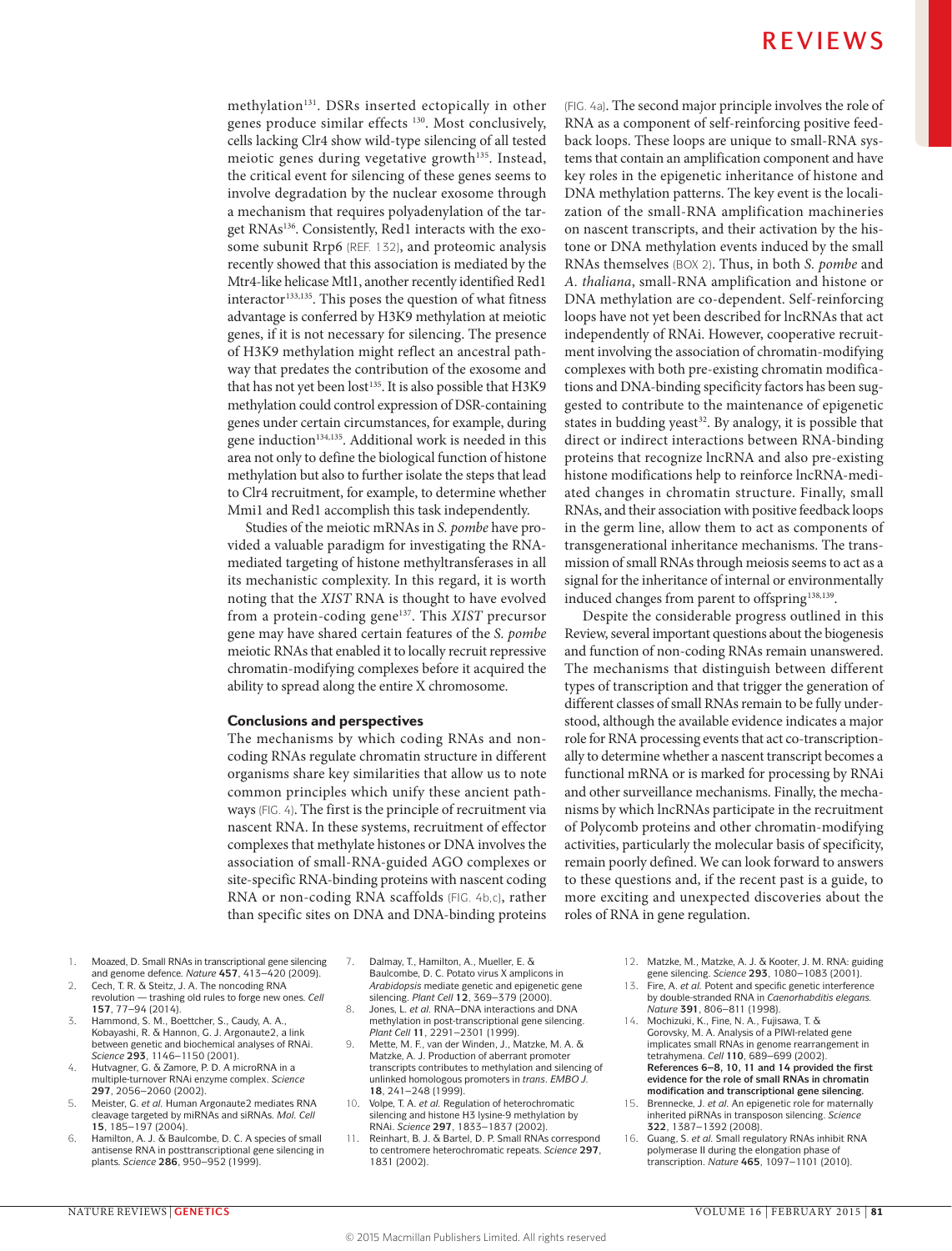- 17. Gu, S. G. *et al.* Amplification of siRNA in *Caenorhabditis elegans* generates a transgenerational sequence-targeted histone H3 lysine 9 methylation footprint. *Nature Genet.* **44**, 157–164 (2012). **This study provides convincing evidence that classical RNAi in** *C. elegans* **results in specific H3K9 methylation at targeted loci.**
- 18. Rinn, J. L. & Chang, H. Y. Genome regulation by long noncoding RNAs. *Annu. Rev. Biochem.* **81**, 145–166 (2012).
- 19. Lee, J. T. & Bartolomei, M. S. X-inactivation, imprinting, and long noncoding RNAs in health and disease. *Cell* **152**, 1308–1323 (2013).
- 20. Schulz, E. G. & Heard, E. Role and control of X chromosome dosage in mammalian development. *Curr. Opin. Genet. Dev.* **23**, 109–115 (2013).
- 21. Yang, P. K. & Kuroda, M. I. Noncoding RNAs and intranuclear positioning in monoallelic gene expression. *Cell* **128**, 777–786 (2007).
- 22. Bonasio, R. & Shiekhattar, R. Regulation of transcription by long noncoding RNAs. *Annu. Rev. Genet.* **48**, 433–455 (2014).
- 23. Verdel, A. *et al.* RNAi-mediated targeting of heterochromatin by the RITS complex. *Science* **303**, 672–676 (2004).

#### **This study identifies a nuclear AGO complex, RITS, which uses Dicer-generated small RNAs to target specific chromosome regions for heterochromatin formation. The RITS complex provided the first direct physical link between RNAi and heterochromatin.**

- 24. Partridge, J. F., Scott, K. S., Bannister, A. J., Kouzarides, T. & Allshire, R. C. *Cis*-acting DNA from fission yeast centromeres mediates histone H3 methylation and recruitment of silencing factors and cohesin to an ectopic site. *Curr. Biol.* **12**, 1652–1660 (2002).
- 25. El-Shami, M. *et al.* Reiterated WG–GW motifs form functionally and evolutionarily conserved Argonautebinding platforms in RNAi-related components. *Genes Dev.* **21**, 2539–2544 (2007).
- 26. Till, S. *et al.* A conserved motif in Argonaute-interacting proteins mediates functional interactions through the Argonaute PIWI domain. *Nature Struct. Mol. Biol.* **14**, 897–903 (2007).
- 27. Motamedi, M. R. *et al.* Two RNAi complexes, RITS and RDRC, physically interact and localize to noncoding centromeric RNAs. *Cell* **119**, 789–802 (2004). **This study reports the first usage of RNA immunoprecipitation experiments for a chromatin-associated protein.**
- 28. Buhler, M., Verdel, A. & Moazed, D. Tethering RITS to a nascent transcript initiates RNAi- and heterochromatin-dependent gene silencing. *Cell* **125**, 873–886 (2006).
- 29. Buhler, M., Haas, W., Gygi, S. P. & Moazed, D. RNAi-dependent and -independent RNA turnover mechanisms contribute to heterochromatic gene silencing. *Cell* **129**, 707–721 (2007). **This was the first study to demonstrate a major role for co-transcriptional RNAi-, and TRAMP- and exosome-dependent RNA degradation in heterochromatic gene silencing. Together with references 27 and 28, it provides evidence for nascent non-coding RNAs as scaffolds for the assembly of RITS and other complexes that mediate heterochromatin formation.**
- 30. Motamedi, M. R. *et al.* HP1 proteins form distinct complexes and mediate heterochromatic gene silencing by nonoverlapping mechanisms. *Mol. Cell*  **32**, 778–790 (2008).
- Sugiyama, T. et al. SHREC, an effector complex for heterochromatic transcriptional silencing. *Cell* **128**, 491–504 (2007).
- 32. Moazed, D. Mechanisms for the inheritance of chromatin states. *Cell* **146**, 510–518 (2011).
- 33. Nakayama, J., Rice, J. C., Strahl, B. D., Allis, C. D. & Grewal, S. I. Role of histone H3 lysine 9 methylation in epigenetic control of heterochromatin assembly. *Science* **292**, 110–113 (2001).
- 34. Hong, E. J., Villen, J., Gerace, E. L., Gygi, S. P. & Moazed, D. A cullin E3 ubiquitin ligase complex associates with Rik1 and the Clr4 histone H3-K9 methyltransferase and is required for RNAi-mediated heterochromatin formation. *RNA Biol.* **2**, 106–111 (2005).
- 35. Horn, P. J., Bastie, J. N. & Peterson, C. L. A Rik1-associated, cullin-dependent E3 ubiquitin ligase is essential for heterochromatin formation. *Genes Dev.*  **19**, 1705–1714 (2005).
- 36. Jia, S., Kobayashi, R. & Grewal, S. I. Ubiquitin ligase component Cul4 associates with Clr4 histone methyltransferase to assemble heterochromatin. *Nature Cell Biol.* **7**, 1007–1013 (2005).
- 37. Li, F. *et al.* Two novel proteins, dos1 and dos2, interact with rik1 to regulate heterochromatic RNA interference and histone modification. *Curr. Biol.* **15**, 1448–1457 (2005).
- 38. Bayne, E. H. *et al.* Stc1: a critical link between RNAi and chromatin modification required for heterochromatin integrity. *Cell* **140**, 666–677 (2010).
- 39. Gerace, E. L., Halic, M. & Moazed, D. The methyltransferase activity of Clr4Suv39h triggers RNAi independently of histone H3K9 methylation. *Mol. Cell* **39**, 360–372 (2010).
- 40. Zhang, K., Mosch, K., Fischle, W. & Grewal, S. I. Roles of the Clr4 methyltransferase complex in nucleation, spreading and maintenance of heterochromatin. *Nature Struct. Mol. Biol.* (2008).
- 41. Li, F., Martienssen, R. & Cande, W. Z. Coordination of DNA replication and histone modification by the Rik1–Dos2 complex. *Nature* **475**, 244–248 (2011).
- 42. Zaratiegui, M. *et al.* RNAi promotes heterochromatic silencing through replication-coupled release of RNA Pol II. *Nature* **479**, 135–138 (2011).
- 43. Bayne, E. H. *et al.* Splicing factors facilitate RNAi-directed silencing in fission yeast. *Science*  **322**, 602–606 (2008).
- 44. Chinen, M., Morita, M., Fukumura, K. & Tani, T. Involvement of the spliceosomal U4 small nuclear RNA in heterochromatic gene silencing at fission yeast centromeres. *J. Biol. Chem.* **285**, 5630–5638 (2010).
- 45. Kallgren, S. P. *et al.* The proper splicing of RNAi factors is critical for pericentric heterochromatin assembly in fission yeast. *PLoS Genet.* **10**, e1004334 (2014).
- 46. Selker, E. U. Trichostatin A causes selective loss of DNA methylation in *Neurospora. Proc. Natl Acad. Sci. USA* **95**, 9430–9435 (1998). **This paper was the first to propose self-reinforcing relationships between different types of chromatin modifications: DNA methylation and histone deacetylation.**
- 47. Selker, E. U. Gene silencing: repeats that count. *Cell*  **97**, 157–160 (1999).
- 48. Richards, E. J. & Elgin, S. C. Epigenetic codes for heterochromatin formation and silencing: rounding up the usual suspects. *Cell* **108**, 489–500 (2002). 49. Noma, K. *et al.* RITS acts in *cis* to promote RNA
- interference-mediated transcriptional and posttranscriptional silencing. *Nature Genet.* **36**, 1174–1180 (2004).
- 50. Colmenares, S. U., Buker, S. M., Buhler, M., Dlakic, M. & Moazed, D. Coupling of double-stranded RNA synthesis and siRNA generation in fission yeast RNAi. *Mol. Cell* **27**, 449–461 (2007).
- 51. Hayashi, A. *et al.* Heterochromatin protein 1 homologue Swi6 acts in concert with Ers1 to regulate RNAi-directed heterochromatin assembly. *Proc. Natl Acad. Sci. USA* **109**, 6159–6164 (2012).
- 52. Rougemaille, M. *et al.* Ers1 links HP1 to RNAi. *Proc. Natl Acad. Sci. USA* **109**, 11258–11263 (2012).
- 53. Freitag, M. *et al.* DNA methylation is independent of RNA interference in *Neurospora. Science* **304**, 1939  $(2004)$ .
- 54. Honda, S. & Selker, E. U. Direct interaction between DNA methyltransferase DIM-2 and HP1 is required for DNA methylation in *Neurospora crassa. Mol. Cell.*
- *Biol.* **28**, 6044–6055 (2008). 55. Dang, Y., Li, L., Guo, W., Xue, Z. & Liu, Y. Convergent transcription induces dynamic DNA methylation at disiRNA loci. *PLoS Genet.* **9**, e1003761 (2013).
- Lee, H. C. et al. The DNA/RNA-dependent RNA polymerase QDE-1 generates aberrant RNA and dsRNA for RNAi in a process requiring replication protein A and a DNA helicase. *PLoS Biol.* **8**, e1000496 (2010).
- Ream, T. S. *et al.* Subunit compositions of the RNA-silencing enzymes Pol IV and Pol V reveal their origins as specialized forms of RNA polymerase II. *Mol. Cell* **33**, 192–203 (2009).
- 58. Matzke, M. A. & Mosher, R. A. RNA-directed DNA methylation: an epigenetic pathway of increasing complexity. *Nature Rev. Genet.* **15**, 394–408 (2014).
- 59. Haag, J. R. *et al. In vitro* transcription activities of Pol IV, Pol V, and RDR2 reveal coupling of Pol IV and RDR2 for dsRNA synthesis in plant RNA silencing. *Mol. Cell* **48**, 811–818 (2012).
- 60. Ye, R. *et al.* Cytoplasmic assembly and selective nuclear import of *Arabidopsis* Argonaute4/siRNA complexes. *Mol. Cell* **46**, 859–870 (2012).
- 61. Wierzbicki, A. T., Haag, J. R. & Pikaard, C. S. Noncoding transcription by RNA polymerase Pol IVb/ Pol V mediates transcriptional silencing of overlapping and adjacent genes. *Cell* **135**, 635–648 (2008).
- 62. Wierzbicki, A. T., Ream, T. S., Haag, J. R. & Pikaard, C. S. RNA polymerase V transcription guides ARGONAUTE4 to chromatin. *Nature Genet.* **41**, 630–634 (2009). **This paper provided the first evidence that nascent Pol V transcripts act as scaffolds for the recruitment of AGO4.**
- 63. He, X. J. *et al.* NRPD4, a protein related to the RPB4 subunit of RNA polymerase II, is a component of RNA polymerases IV and V and is required for RNA-directed DNA methylation. *Genes Dev.* **23**, 318–330 (2009). 64. Gao, Z. *et al.* An RNA polymerase II- and
- AGO4-associated protein acts in RNA-directed DNA methylation. *Nature* **465**, 106–109 (2010).
- 65. Zhong, X. *et al.* Molecular mechanism of action of plant DRM *de novo* DNA methyltransferases. *Cell*  **157**, 1050–1060 (2014).
- 66. Blevins, T. *et al.* A two-step process for epigenetic inheritance in *Arabidopsis. Mol. Cell* **54**, 30–42 (2014). **This paper shows that histone deacetylation and DNA methylation mark a locus for epigenetic inheritance and siRNA-mediated silencing.**
- 67. Johnson, L. M. *et al.* The SRA methyl-cytosine-binding domain links DNA and histone methylation. *Curr. Biol.*  **17**, 379–384 (2007).
- 68. Law, J. A. *et al.* Polymerase IV occupancy at RNAdirected DNA methylation sites requires SHH1. *Nature* **498**, 385–389 (2013). **This paper shows that SHH1 recognizes H3 tails with unmodified lysine 4 and methylated lysine 9 residues, and recruits Pol IV to chromatin to promote siRNA generation. This provides a clear basis for self-reinforcement between histone modification and small RNA biogenesis in plants.**
- 69. Zhang, H. *et al.* DTF1 is a core component of RNA-directed DNA methylation and may assist in the recruitment of Pol IV. *Proc. Natl Acad. Sci. USA* **110**, 8290–8295 (2013).
- 70. Johnson, L. M., Law, J. A., Khattar, A., Henderson, I. R. & Jacobsen, S. E. SRA-domain proteins required for DRM2-mediated *de novo* DNA methylation. *PLoS Genet.* **4**, e1000280 (2008).
- 71. Johnson, L. M. *et al.* SRA- and SET-domain-containing proteins link RNA polymerase V occupancy to DNA methylation. *Nature* **507**, 124–128 (2014). **This study shows that the putative methyl DNA-binding proteins SUVH2 and SUVH9 recruit Pol V to sites of pre-existing DNA methylation. By promoting further RNA-directed DNA methylation, SUVH2 and SUVH9 thus act as key members of a self-reinforcing loop.**
- 72. Liu, Z. W. *et al.* The SET domain proteins SUVH2 and SUVH9 are required for Pol V occupancy at RNAdirected DNA methylation loci. *PLoS Genet.* **10**, e1003948 (2014).
- 
- 73. Malone, C. D. & Hannon, G. J. Small RNAs as guardians of the genome. *Cell* **136**, 656–668 (2009). 74. Batista, P. J. *et al.* PRG-1 and 21U-RNAs interact to form the piRNA complex required for fertility in
- *C. elegans. Mol. Cell* **31**, 67–78 (2008). 75. Das, P. P. *et al.* PIWI and piRNAs act upstream of an endogenous siRNA pathway to suppress Tc3 transposon mobility in the *Caenorhabditis elegans* germline. *Mol. Cell* **31**, 79–90 (2008).
- 76. Huang, X. A. *et al.* A major epigenetic programming mechanism guided by piRNAs. *Dev. Cell* **24**, 502–516 (2013).
- 77. Le Thomas, A. *et al.* Piwi induces piRNA-guided transcriptional silencing and establishment of a repressive chromatin state. *Genes Dev.* **27**, 390–399 (2013).

**Together with reference 76, this paper demonstrates that ectopic targeting of Piwi in** *D. melanogaster* **using artificially generated piRNAs leads to H3K9 methylation and transcriptional silencing at target loci. This suggests that piRNA-progammed Piwi can interact with nascent transcripts to induce chromatin changes.**

- 78. Rozhkov, N. V., Hammell, M. & Hannon, G. J. Multiple roles for Piwi in silencing *Drosophila* transposons. *Genes Dev.* **27**, 400–412 (2013).
- Sienski, G., Donertas, D. & Brennecke, J. Transcriptional silencing of transposons by PIWI and maelstrom and its impact on chromatin state and gene expression. *Cell* **151**, 964–980 (2012). **This study was the first to show that, in**  *D. melanogaster***, Piwi and piRNAs silence transposons at the transcriptional level genome-wide.**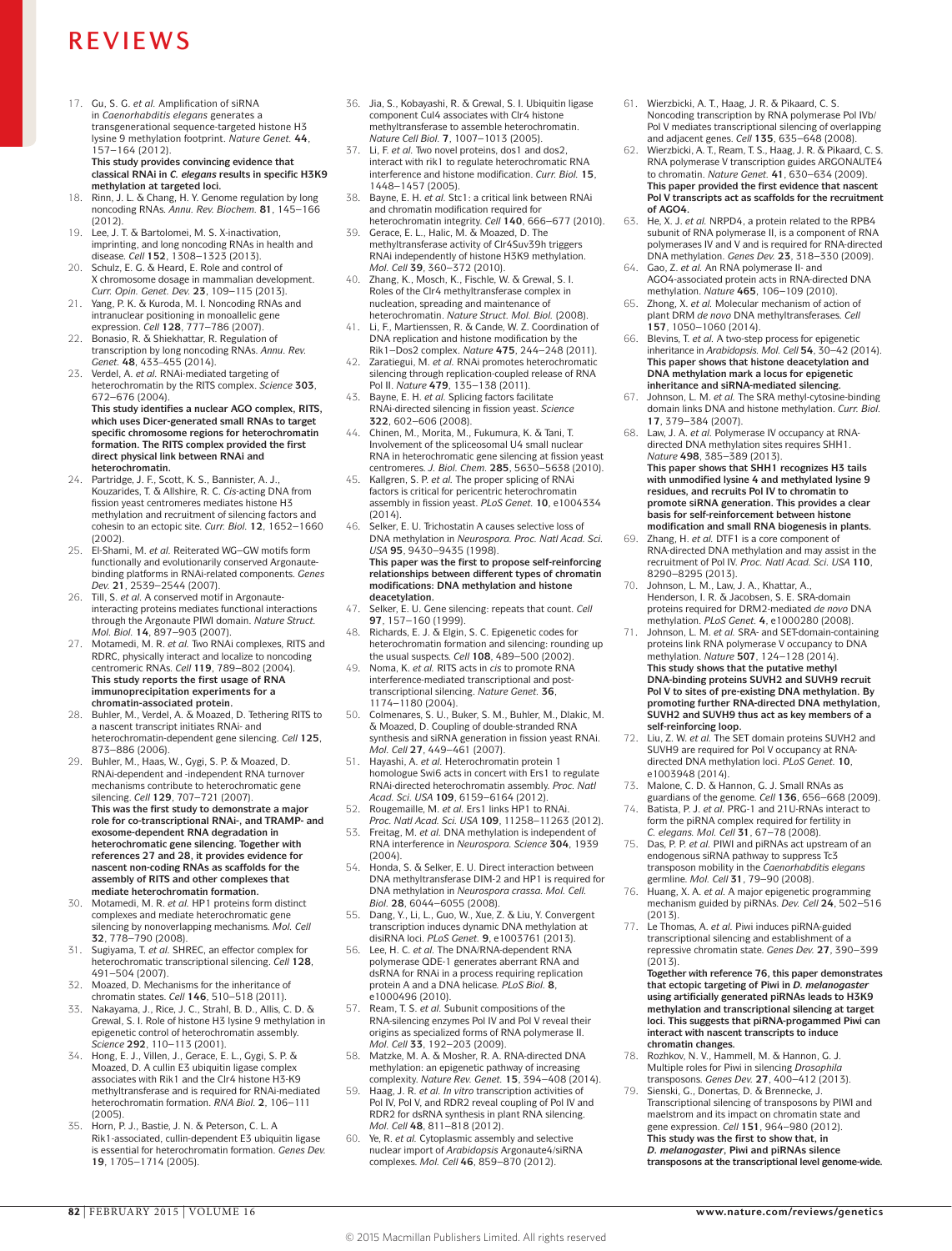- 80. Wang, S. H. & Elgin, S. C. *Drosophila* Piwi functions downstream of piRNA production mediating a chromatin-based transposon silencing mechanism in female germ line. *Proc. Natl Acad. Sci. USA* **108**, 21164–21169 (2011).
- 81. Brower-Toland, B. *et al. Drosophila* Piwi associates with chromatin and interacts directly with HP1a. *Genes Dev.* **21**, 2300–2311 (2007).
- 82. Mohn, E., Sienski, G., Handler, D. & Brennecke, J. The Rhino–Deadlock–Cutoff complex licenses noncanonical transcription of dual-strand piRNA clusters in *Drosophila. Cell* **157**, 1364–1379 (2014).
- 83. Le Thomas, A. *et al.* Transgenerationally inherited piRNAs trigger piRNA biogenesis by changing the chromatin of piRNA clusters and inducing precursor processing. *Genes Dev.* **28**, 1667–1680 (2014).
- Aravin, A. A., Hannon, G. J. & Brennecke, J. The Piwi–piRNA pathway provides an adaptive defense in the transposon arms race. *Science* **318**, 761–764 (2007).
- 85. Aravin, A. A. *et al.* A piRNA pathway primed by individual transposons is linked to *de novo* DNA methylation in mice. *Mol. Cell* **31**, 785–799 (2008).
- 86. Carmell, M. A. *et al.* MIWI2 is essential for spermatogenesis and repression of transposons in the mouse male germline. *Dev. Cell* **12**, 503–514 (2007).
- 87. Kuramochi-Miyagawa, S. *et al.* DNA methylation of retrotransposon genes is regulated by PIWI family members MILI and MIWI2 in murine fetal testes. *Genes Dev.* **22**, 908–917 (2008).
- 88. Watanabe, T. *et al.* Role for piRNAs and noncoding RNA in *de novo* DNA methylation of the imprinted mouse *Rasgrf1* locus. *Science* **332**, 848–852 (2011).
- 89. De Fazio, S. *et al.* The endonuclease activity of Mili fuels piRNA amplification that silences LINE1 elements. *Nature* **480**, 259–263 (2011).
- 90. de Vanssay, A. *et al.* Paramutation in *Drosophila* linked to emergence of a piRNA-producing locus. *Nature*  **490**, 112–115 (2012). **This study reports the first example of paramutation in animals and describes how a locus can become included in the piRNA repertoire. Together with reference 16, it illustrates how small RNAs can**

#### **serve as the carriers of epigenetic signals.** 91. Chandler, V. L. Paramutation's properties and puzzles. *Science* **330**, 628–629 (2010).

- 92. Yigit, E. *et al.* Analysis of the *C. elegans* Argonaute family reveals that distinct Argonautes act sequentially during RNAi. *Cell* **127**, 747–757 (2006).
- Guang, S. *et al.* An Argonaute transports siRNAs from the cytoplasm to the nucleus. *Science* **321**, 537–541 (2008).
- 94. Burkhart, K. B. *et al.* A pre-mRNA-associating factor links endogenous siRNAs to chromatin regulation. *PLoS Genet.* **7**, e1002249 (2011).
- 95. Burton, N. O., Burkhart, K. B. & Kennedy, S. Nuclear RNAi maintains heritable gene silencing in *Caenorhabditis elegans. Proc. Natl Acad. Sci. USA*  **108**, 19683–19688 (2011).
- 96. Ashe, A. *et al.* piRNAs can trigger a multigenerational epigenetic memory in the germline of *C. elegans. Cell*  **150**, 88–99 (2012).
- 97. Buckley, B. A. *et al.* A nuclear Argonaute promotes multigenerational epigenetic inheritance and germline immortality. *Nature* **489**, 447–451 (2012). **This study shows that HRDE-1 is the AGO protein responsible for transgenerational inheritance of classical RNAi-mediated silencing in** *C. elegans* **and that this involves H3K9 methylation of silenced genes in the germ line.**
- 98. Bagijn, M. P. *et al.* Function, targets, and evolution of *Caenorhabditis elegans* piRNAs. *Science* **337**, 574–578 (2012).
- 99. Lee, H. C. *et al. C. elegans* piRNAs mediate the genome-wide surveillance of germline transcripts. *Cell* **150**, 78–87 (2012).
- 100. Shirayama, M. *et al.* piRNAs initiate an epigenetic memory of nonself RNA in the *C. elegans* germline. *Cell* **150**, 65–77 (2012). **Together with references 96, 98 and 99, this paper defines the mechanism by which** *C. elegans* **piRNAs recognize and target non-self RNAs for silencing, a**

**memory of which is then maintained by secondary siRNAs and the AGO protein HRDE-1.**

- 101. Claycomb, J. M. *et al.* The Argonaute CSR-1 and its 22G-RNA cofactors are required for holocentric chromosome segregation. *Cell* **139**, 123–134 (2009).
- 102. Seth, M. *et al.* The *C. elegans* CSR-1 argonaute pathway counteracts epigenetic silencing to promote germline gene expression. *Dev. Cell* **27**, 656–663  $(2013)$

103. Wedeles, C. J., Wu, M. Z. & Claycomb, J. M. Protection of germline gene expression by the *C. elegans* Argonaute CSR-1. *Dev. Cell* **27**, 664–671 (2013).

**References 102 and 103 demonstrate that the AGO protein CSR-1 protects its targets from repression by the PRG-1–HRDE-1 pathway. Thus,**  *C. elegans* **uses small RNAs not only to mark non-self RNAs but also to designate expressed sequences as self.**

- 104. Conine, C. C. *et al.* Argonautes promote male fertility and provide a paternal memory of germline gene expression in *C. elegans. Cell* **155**, 1532–1544 (2013).
- 105. Yang, L., Froberg, J. E. & Lee, J. T. Long noncoding RNAs: fresh perspectives into the RNA world. *Trends Biochem. Sci.* **39**, 35–43 (2014).
- 106. Ferrari, F., Alekseyenko, A. A., Park, P. J. & Kuroda, M. I. Transcriptional control of a whole chromosome: emerging models for dosage compensation. *Nature Struct. Mol. Biol.* **21**, 118–125  $(2014)$
- 107. Kohlmaier, A. *et al.* A chromosomal memory triggered by *Xist* regulates histone methylation in X inactivation. *PLoS Biol.* **2**, E171 (2004).
- 108. Plath, K. *et al.* Role of histone H3 lysine 27 methylation in X inactivation. *Science* **300**, 131–135 (2003).
- 109. Silva, J. *et al.* Establishment of histone H3 methylation on the inactive X chromosome requires transient recruitment of Eed–Enx1 polycomb group complexes. *Dev. Cell* **4**, 481–495 (2003).
- 110. Zhao, J., Sun, B. K., Erwin, J. A., Song, J. J. & Lee, J. T. Polycomb proteins targeted by a short repeat RNA to the mouse X chromosome. *Science* **322**, 750–756 (2008).
- 111. Rinn, J. L. *et al.* Functional demarcation of active and silent chromatin domains in human *HOX* loci by noncoding RNAs. *Cell* **129**, 1311–1323 (2007).
- 112. Pandey, R. R. *et al. Kcnq1ot1* antisense noncoding RNA mediates lineage-specific transcriptional silencing through chromatin-level regulation. *Mol. Cell* **32**, 232–246 (2008).
- 113. Maenner, S. *et al.* 2D structure of the A region of *Xist* RNA and its implication for PRC2 association. *PLoS Biol.* **8**, e1000276 (2010).
- 114. da Rocha, S. T. *et al.* Jarid2 is implicated in the initial *Xist*-induced targeting of PRC2 to the inactive X chromosome. *Mol. Cell* **53**, 301–316 (2014).
- Brockdorff, N. Noncoding RNA and Polycomb recruitment. *RNA* **19**, 429–442 (2013).
- 116. Davidovich, C., Zheng, L., Goodrich, K. J. & Cech, T. R. Promiscuous RNA binding by Polycomb repressive complex 2. *Nature Struct. Mol. Biol.* **20**, 1250–1257 (2013).
- 117. Kaneko, S., Son, J., Shen, S. S., Reinberg, D. & Bonasio, R. PRC2 binds active promoters and contacts nascent RNAs in embryonic stem cells. *Nature Struct. Mol. Biol.* **20**, 1258–1264 (2013).
- 118. Kanhere, A. *et al.* Short RNAs are transcribed from repressed Polycomb target genes and interact with Polycomb repressive complex-2. *Mol. Cell* **38**, 675–688 (2010).
- 119. Zhao, J. *et al.* Genome-wide identification of Polycomb-associated RNAs by RIP-seq. *Mol. Cell* **40**, 939–953 (2010).
- 120. Kaneko, S. *et al.* Interactions between JARID2 and noncoding RNAs regulate PRC2 recruitment to chromatin. *Mol. Cell* **53**, 290–300 (2014). **References 114 and 120 show that Jarid2 acts as an essential intermediate in** *Xist***-mediated recruitment of PRC2 to chromatin, and that** *Xist* **repeat A is dispensable for PRC2 targeting.**
- 121. Kim, T. K. *et al.* Widespread transcription at neuronal activity-regulated enhancers. *Nature* **465**, 182–187  $(2010)$ .
- 122. De Santa, F. *et al.* A large fraction of extragenic RNA Pol II transcription sites overlap enhancers. *PLoS Biol.*  **8**, e1000384 (2010).
- 123. Orom, U. A. *et al.* Long noncoding RNAs with enhancer-like function in human cells. *Cell* **143**, 46–58 (2010).
- **This study reports the discovery of eRNAs, which are required to activate gene expression in** *cis***.** 124. Wang, K. C. *et al.* A long noncoding RNA maintains
- active chromatin to coordinate homeotic gene expression. *Nature* **472**, 120–124 (2011). **This paper reports an eRNA that induces chromosomal looping and recruits H3K4 methylation to activate transcription of several genes in the HOXA cluster.**
- 125. Lai, F. *et al.* Activating RNAs associate with Mediator to enhance chromatin architecture and transcription. *Nature* **494**, 497–501 (2013).
- 126. Lam, M. T. *et al.* Rev–Erbs repress macrophage gene expression by inhibiting enhancer-directed transcription. *Nature* **498**, 511–515 (2013).
- 127. Orom, U. A. & Shiekhattar, R. Long noncoding RNAs usher in a new era in the biology of enhancers. *Cell*  **154**, 1190–1193 (2013).
- 128. Harigaya, Y. *et al.* Selective elimination of messenger RNA prevents an incidence of untimely meiosis. *Nature* **442**, 45–50 (2006). **This study was the first to reveal that the mRNAs of meiosis-specific genes are targeted for destruction during vegetative growth in** *S. pombe***. The authors defined a** *cis-***RNA motif (the DSR) and a** *trans-***protein factor (Mmi1) that are required for this regulation.**
- 129. Yamashita, A. *et al.* Hexanucleotide motifs mediate recruitment of the RNA elimination machinery to silent meiotic genes. *Open Biol.* **2**, 120014  $(2012)$
- 130. Tashiro, S., Asano, T., Kanoh, J. & Ishikawa, F. Transcription-induced chromatin association of RNA surveillance factors mediates facultative heterochromatin formation in fission yeast. *Genes Cells* **18**, 327–339 (2013).
- 131. Zofall, M. *et al.* RNA elimination machinery targeting meiotic mRNAs promotes facultative heterochromatin formation. *Science* **335**, 96–100 (2012). **This paper shows that the machinery responsible for clearing meiotic mRNAs during vegetative growth also promotes the formation of heterochromatin islands at the corresponding meiotic gene loci.**
- 132. Sugiyama, T. & Sugioka-Sugiyama, R. Red1 promotes the elimination of meiosis-specific mRNAs in vegetatively growing fission yeast. *EMBO J.* **30**, 1027–1039 (2011).
- 133. Lee, N. N. *et al.* Mtr4-like protein coordinates nuclear RNA processing for heterochromatin assembly and for telomere maintenance. *Cell* **155**,
- 1061–1074 (2013). 134. Shah, S., Wittmann, S., Kilchert, C. & Vasiljeva, L. LncRNA recruits RNAi and the exosome to dynamically regulate pho1 expression in response to phosphate levels in fission yeast. *Genes Dev.* **28**,
- 231–244 (2014). 135. Egan, E. D., Braun, C. R., Gygi, S. P. & Moazed, D. Post-transcriptional regulation of meiotic genes by a nuclear RNA silencing complex. *RNA* **20**, 867–881  $(2014)$
- 136. Yamanaka, S., Yamashita, A., Harigaya, Y., Iwata, R. & Yamamoto, M. Importance of polyadenylation in the selective elimination of meiotic mRNAs in growing *S. pombe* cells. *EMBO J.* **29**, 2173–2181 (2010).
- 137. Duret, L., Chureau, C., Samain, S., Weissenbach, J. & Avner, P. The *Xist* RNA gene evolved in eutherians by pseudogenization of a protein-coding gene. *Science*  **312**, 1653–1655 (2006).
- 138. Gapp, K. *et al.* Implication of sperm RNAs in transgenerational inheritance of the effects of early trauma in mice. *Nature Neurosci.* **17**,
- 667–669 (2014). 139. Rechavi, O. *et al.* Starvation-induced transgenerational inheritance of small RNAs in *C. elegans. Cell* **158**, 277–287 (2014).
- 140. Castel, S. E. & Martienssen, R. A. RNA interference in the nucleus: roles for small RNAs in transcription, epigenetics and beyond. *Nature Rev. Genet.* **14**, 100–112 (2013).
- 141. Bernstein, E., Caudy, A. A., Hammond, S. M. & Hannon, G. J. Role for a bidentate ribonuclease in the initiation step of RNA interference. *Nature* **409**, 363–366 (2001).
- 142. Elbashir, S. M., Lendeckel, W. & Tuschl, T. RNA interference is mediated by 21- and 22-nucleotide RNAs. *Genes Dev.* **15**, 188–200 (2001).
- 143. Zamore, P. D., Tuschl, T., Sharp, P. A. & Bartel, D. P. RNAi: double-stranded RNA directs the ATPdependent cleavage of mRNA at 21 to 23 nucleotide intervals. *Cell* **101**, 25–33 (2000).
- 144. Parrish, S., Fleenor, J., Xu, S., Mello, C. & Fire, A. Functional anatomy of a dsRNA trigger: differential requirement for the two trigger strands in RNA interference. *Mol. Cell* **6**, 1077–1087 (2000).
- 145. Song, J. J. *et al.* The crystal structure of the Argonaute2 PAZ domain reveals an RNA binding motif in RNAi effector complexes. *Nature Struct. Biol.* **10**, 1026–1032 (2003).